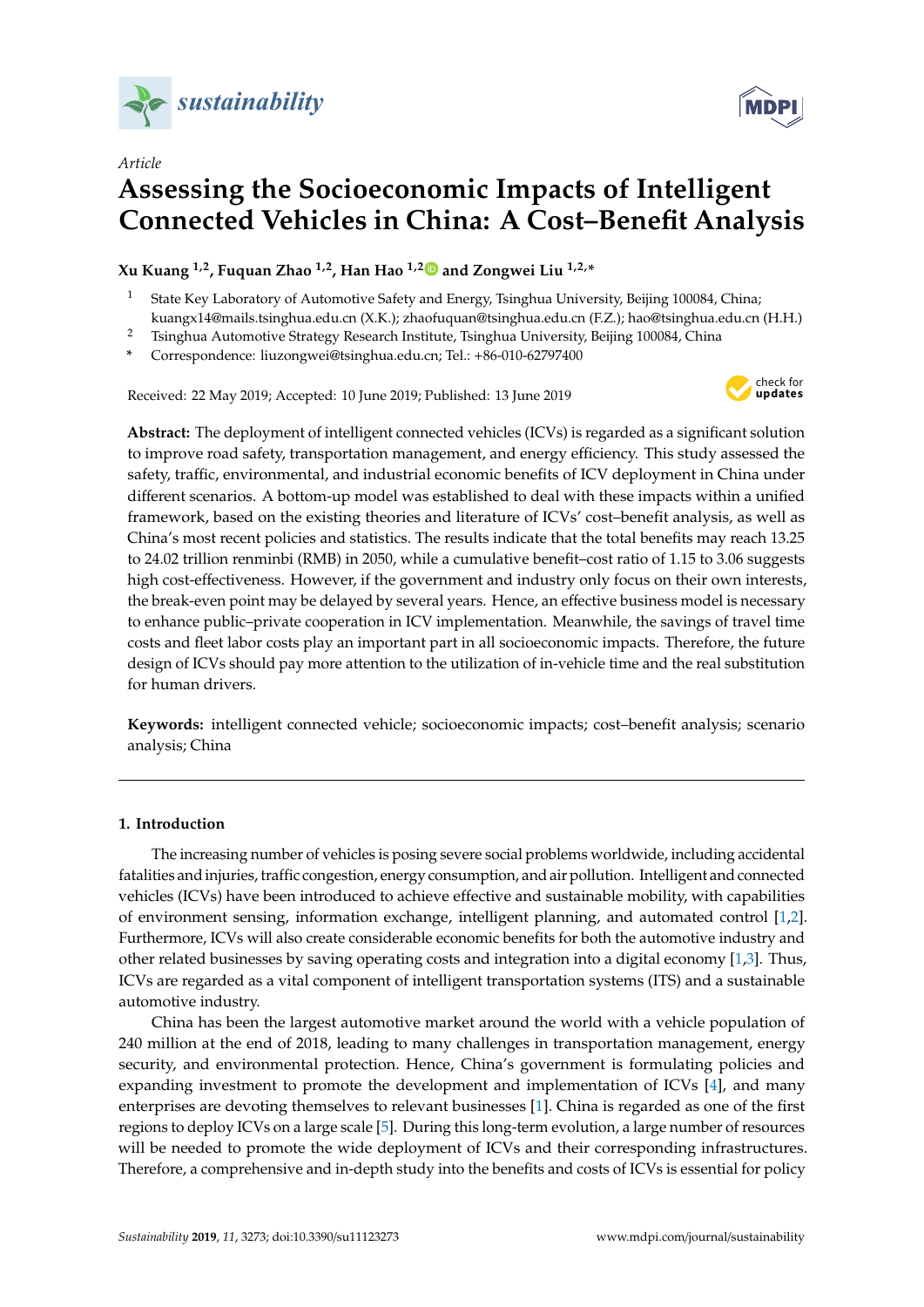makers and business managers to formulate future strategies. Additionally, a cost–benefit analysis in China will also provide a useful reference for other countries.

ICVs can be defined as a new generation of vehicle equipped with advanced sensors, controllers, and actuators as well as communication technologies to accomplish driving tasks efficiently and safely instead of human drivers [\[4\]](#page-23-3). It consists of three core technologies, namely automated driving systems (ADS), internet of vehicles (IoV), and in-vehicle artificial intelligence [\[1\]](#page-23-0). Due to its technical complexity and significant influences, it should be developed and implemented step by step.

The advanced driving assistance system (ADAS) is the first stage of the ICV's deployment, therefore governments and enterprises in developed countries have investigated their social effects for decades. ADVISORS is one such research program supported by the European Commission to assess the impacts of several ICV technologies on road safety, driver comfort, and network efficiency. It conducted a multicriteria analysis from the perspectives of users, society, and manufacturers to rank the implementation priorities of different ADAS, and provided suggestions to overcome their deployment barriers [\[6\]](#page-23-5). Following this, more projects were completed including SEiSS and eIMPACT, which evaluated the socioeconomic impact of intelligent vehicle safety systems [\[7,](#page-23-6)[8\]](#page-24-0). The assessment indicators included safety, mobility, efficiency, energy and environment, productivity, and customer satisfaction. Based on field tests, traffic simulations, and statistical methods, a cost–benefit analysis (CBA) found that all systems could improve road safety, while most of them could make both ends meet. These studies have mostly focused on economic feasibility and deployment roadmaps of separate ADAS.

Aside from the governmental concern, extensive researchers have also explored different impacts of ICV technologies. Several studies have considered ICVs as a part of ITS and conducted assessments of the whole system. Lu, Wevers, et al. [\[9\]](#page-24-1) compared the effects of ADAS and inherently safe infrastructure based on a literature review and experts' knowledge, with the application of gray relational analysis. The results indicated that although ADAS would be more effective in improving traffic safety, a combination of ADAS and safety infrastructure should be the most feasible solution. Psaraki, Pagoni, et al. [\[10\]](#page-24-2) considered the impacts on road capacity and greenhouse gas (GHG) emissions of ADAS, automated highway system (AHS), and commercial vehicle operations (CVO). They found that AHS had the most significant benefits with double capacity and 20% less fuel consumption and GHG emissions, while CVO could be the most cost-effective technology to reduce GHG emissions. The other studies concentrated on the impacts of some specific ADAS [\[8,](#page-24-0)[11–](#page-24-3)[18\]](#page-24-4). For instance, adaptive cruise control (ACC) could change the longitudinal behavior directly and has attracted most researchers. Benmimoun, Putz, et al. [\[11\]](#page-24-3) investigated the effects of ACC and forward collision warning (FCW) based on the field operational test data of about 1000 vehicles. The ADAS application decreased the number of critical time-headways by 73%, while ACC reduced the fuel consumption by 2.77% on motorways, which means that the overall fuel-saving potential for passenger cars could reach 693.9 million liters and GHG emissions could decrease by 1.7 million tons in 27 European countries. Kuang, Zhao, et al. [\[12\]](#page-24-5) employed traffic simulations to explore the traffic impacts of ACC in China, and the results showed that the average travel time could decrease by about 30% on urban roads, and about a 10% reduction on highways and rural roads. However, these results only paid attention to partial social issues of several ADAS applications, and the ADAS were only parts of ICVs and might be replaced by future ADS.

With the emergence of new technologies and products, there is increasing literature on the benefits and costs of autonomous and connected vehicles [\[2](#page-23-1)[,19–](#page-24-6)[29\]](#page-25-0). Fagnant and Kockelman [\[19\]](#page-24-6) summarized the potential impacts of autonomous vehicles in the forms of traffic safety, congestion mitigation, fuel saving, and travel demand. It was estimated that a comprehensive annual saving per autonomous vehicle could be as high as \$3900 and the economic benefits would reach \$442 billion in the U.S. with a 90% market penetration. Another study by Stephens, Gonder, et al. [\[20\]](#page-24-7) estimated the upper and lower bounds of autonomous and connected vehicles' effects on travel demand and fuel efficiency based on a literature review, and the result of potential changes in national light-duty vehicle fuel use in the U.S varied from a drop by 60% to an increase by 200%. Wadud, MacKenzie et al. [\[21\]](#page-24-8) also used a coherent energy decomposition framework to identify the influence mechanisms of autonomous vehicles. Four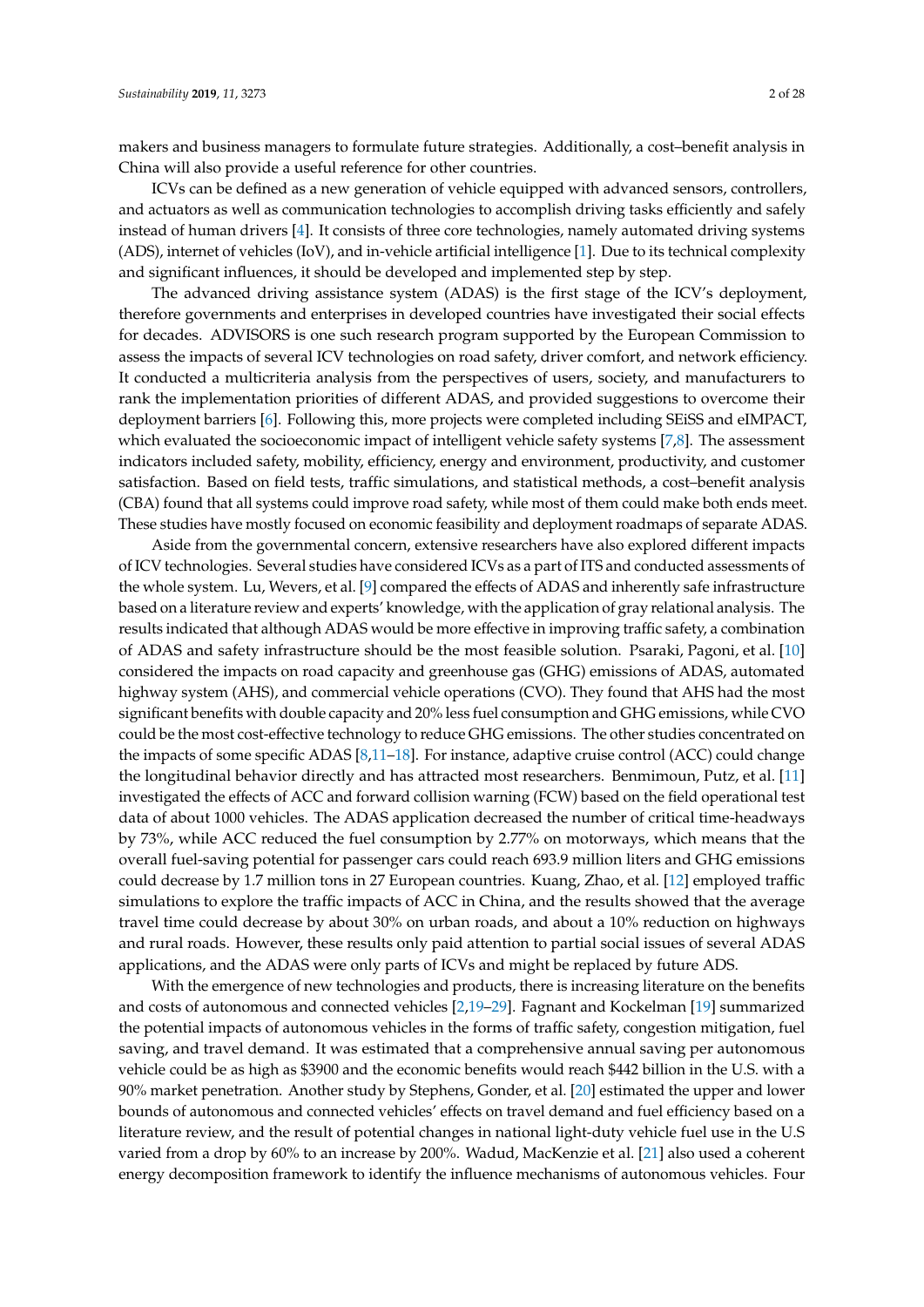scenarios composed of different assumptions about energy intensity and fleet mileage were considered, and the results indicated that total road transport energy could decline by 40% or grow by more than 100%. These studies provide a comprehensive insight into how ICVs affect different aspects of transportation, as well as quantitative analyses from a perspective of national implementation. Nonetheless, most results were limited to only a few aspects of the benefits of ICVs [\[20–](#page-24-7)[24,](#page-24-9)[26](#page-24-10)[–29\]](#page-25-0), and some considered only full autonomous vehicles [\[19](#page-24-6)[,22](#page-24-11)[,23\]](#page-24-12). They also ignored the ICVs' enormous industry economic value, which might be the most important impetus for automotive manufacturers and technology companies to develop ICV products. An innovation in business model will be essential to commercialize ICV technologies in view of their high costs and long payback period.

To sum up the literature review above, first, the social and economic impacts of ICVs are varied and complicated, and the literature has often only focused on a limited range of functions or benefits. Moreover, the results of different aspects could not be discussed together due to their different assumptions and dimensions. Therefore, a comprehensive and coherent assessment framework is necessary to consider all key functions and major benefits in different contexts. Furthermore, many studies only worked out the potential benefits of ICVs, but did not pay much attention to their costs. A detailed cost–benefit analysis could help policy makers to better understand the rationality and affordability of ICV deployment, and then formulate implementation plans as well as establish a new partnership among different stakeholders. Finally, most studies conducted scenario analyses by assuming a certain penetration rate of ICVs, but did not indicate when that would happen. A time series forecast may offer clearer references for the automotive industry to take next steps.

This paper aims to propose a detailed and unified assessment framework to estimate the potential socioeconomic effects and costs of ICV deployment in China. The research tries to answer three questions:

- 1. How can the socioeconomic impacts of ICVs be measured at the country level?
- 2. Can the benefits of ICVs cover their deployment costs and how long will it take?
- 3. What are the key factors that will influence the ICVs' benefits and deployment?

The following study is structured in four parts. Section [2](#page-2-0) introduces the framework and methods, as well as the literature and data sources. The quantitative results are presented and analyzed in Section [3.](#page-16-0) Some further discussions about sensitivity analysis are provided in Section [4.](#page-20-0) Section [5](#page-22-0) concludes the whole study and makes several suggestions.

#### <span id="page-2-0"></span>**2. Materials and Methods**

There are a variety of potential social and economic benefits from ICV deployment. Based on the literature review [\[2,](#page-23-1)[7,](#page-23-6)[8,](#page-24-0)[19\]](#page-24-6) and authors' summary, four major aspects of benefits were studied in this paper, i.e., safety, traffic, environmental and industrial economic benefits. They reflect the major impacts of ICVs, and represent the primary concern of government, industry, and customers. Though many other impacts may also emerge, like changes in land use and parking locations [\[2](#page-23-1)[,19\]](#page-24-6), they are affected by many other factors rather than the technology itself. Therefore, we concentrated on the most important targets of sustainable mobility and industry to develop ICVs. Figure [1](#page-3-0) explains the assessment framework, and the detailed methods and data resources are elaborated in the following part. Particularly, this paper mainly focused on the impacts of ICVs on the current transportation structure in China, and did not consider the effects of large-scale new mobility. Though ICVs enable new moving paradigms like car sharing and ride hailing [\[2](#page-23-1)[,5\]](#page-23-4), there exist great uncertainties about their regulatory policies, user acceptance, security issues, and business models. Thus, their wide implementation and influences remain to be explored in detail. However, we also tried to make a simple analysis on the impacts of car sharing, and proved that the bottom-up model proposed in this paper would allow to add in these factors in the future research.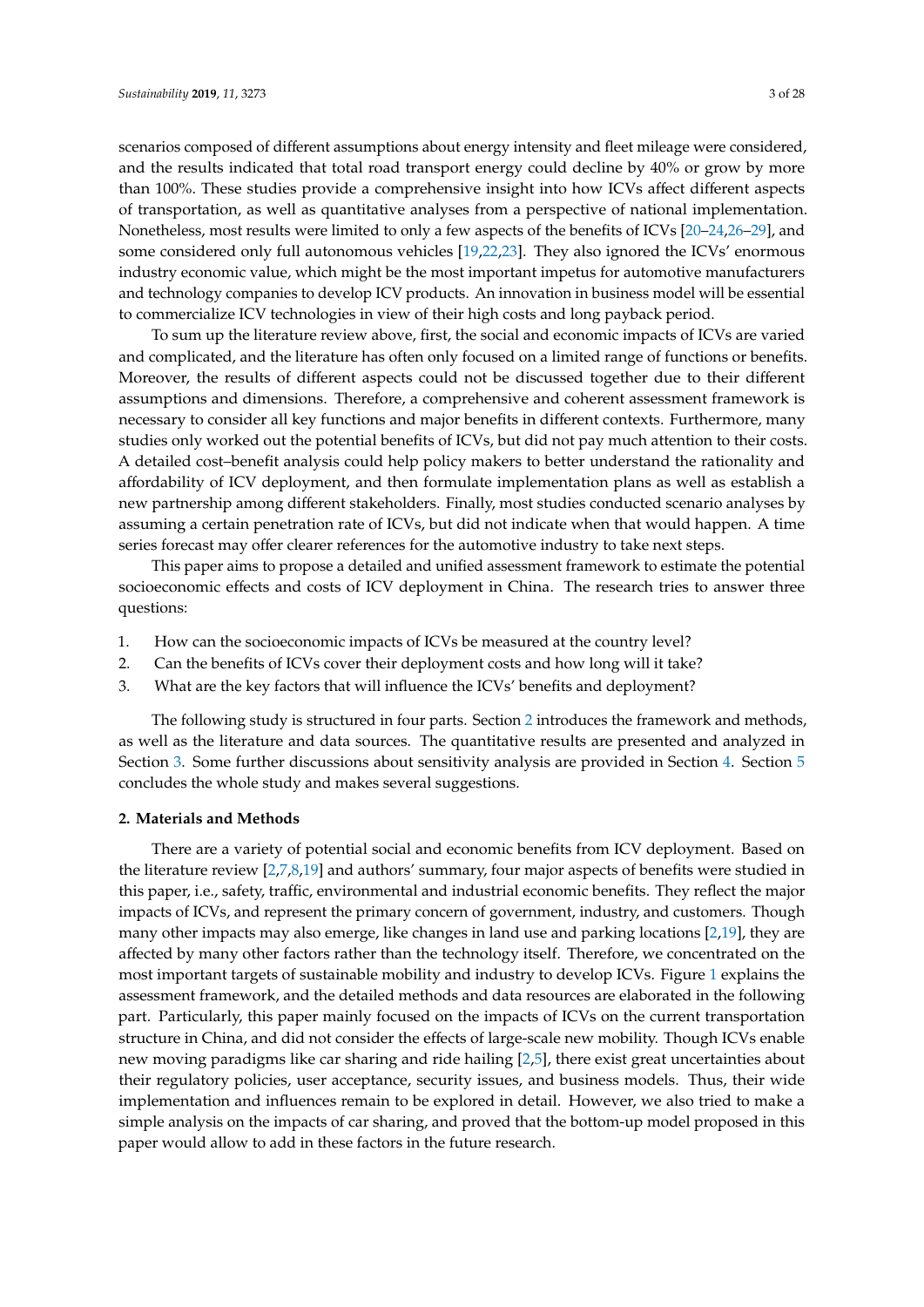<span id="page-3-0"></span>

**Figure 1.** The research framework. GHG: Greenhouse gas; ICV: Intelligent connected vehicles. **Figure 1.** The research framework. GHG: Greenhouse gas; ICV: Intelligent connected vehicles.

### *2.1. Definition and Basic Assumptions 2.1. Definition and Basic Assumptions*

## 2.1.1. Basic Definitions and Scenarios 2.1.1. Basic Definitions and Scenarios

In order to evaluate the effects of ICVs, a specific description of technology is necessary to In order to evaluate the effects of ICVs, a specific description of technology is necessary to confirm assessment boundary. In this paper, ICV is classified as three levels according to different autonomous<br> and connected levels, which refer to current standards and policies [\[4](#page-23-3)[,30\]](#page-25-1), as shown in Table [1.](#page-3-1) Level I ICV is a combination of L1 to L2 autonomous driving and primary connected functions, which can assist human drivers in simple driving tasks and exchange basic information. Level II ICV has a L3 ADS which can accomplish all operations in a particular situation with backup from human drivers, as well as stronger communication capabilities with surroundings and mobile internet. Level III ICV can both drive itself with a L4 to L5 ADS, and integrate into the internet of things to realize a life-cycle connection. Furthermore, the impacts of ICVs also depend on their operation environment.  $\overline{\phantom{a}}$ Thus, six vehicle types and eight road types are considered to describe different ICV usage scenarios according to existing literature [\[31,](#page-25-2)[32\]](#page-25-3), as well as Chinese vehicle and road engineering standards including CJJ 37-2016 and JTG [B0](#page-4-0)1-20[14](#page-4-1), as shown in Ta[ble](#page-4-1)s 2 and 3. Moreover, A and B in Table 3 are the model parameters of the Bureau of Public Roads (BPR) function for different types of roads, which are introduced in Subsection [2.3.2.](#page-10-0)

<span id="page-3-1"></span>

| <b>Function Types</b>            | <b>ICV</b> Levels                                                                                                                                          |                                                                                                                                                  |                                                                                                                                                           |  |  |  |
|----------------------------------|------------------------------------------------------------------------------------------------------------------------------------------------------------|--------------------------------------------------------------------------------------------------------------------------------------------------|-----------------------------------------------------------------------------------------------------------------------------------------------------------|--|--|--|
|                                  |                                                                                                                                                            | $\mathbf{H}$                                                                                                                                     | Ш                                                                                                                                                         |  |  |  |
| <b>Autonomous Functions</b> [30] | Level 1 to 2 ADS                                                                                                                                           | Level 3 ADS                                                                                                                                      | Level 4 to 5 ADS                                                                                                                                          |  |  |  |
| <b>Connected Functions</b>       | Basic information<br>$\bullet$<br>exchange, like<br>navigation<br>information and<br>vehicle status<br>Integrated with<br>$\bullet$<br>automotive services | Surrounding<br>information fusion,<br>like data from other<br>vehicles<br>or infrastructure<br>Integrated with<br>٠<br>other<br>digital services | Work as a part of<br>$\bullet$<br>the cooperative<br>transportation<br>system and<br>smart city<br>Integrated with the<br>$\bullet$<br>internet of things |  |  |  |

**Table 1.** Different levels and functions of ICV in this paper. ADS: Automated driving systems. **Table 1.** Different levels and functions of ICV in this paper. ADS: Automated driving systems.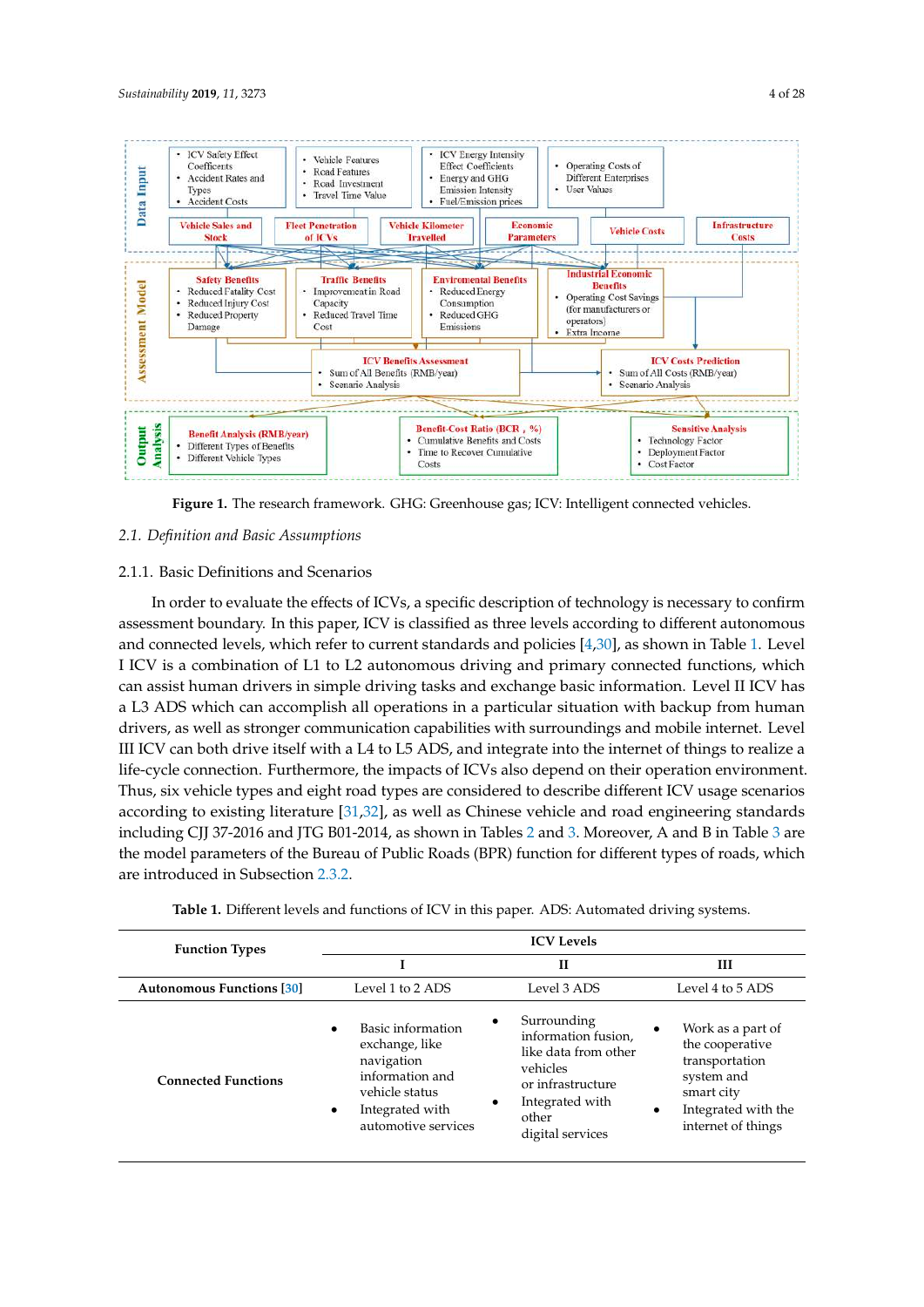<span id="page-4-0"></span>

| <b>Vehicle Type</b>       | Usage                                                                                      | <b>Stock Assumption</b>                                                                | Average<br>Length (m) |
|---------------------------|--------------------------------------------------------------------------------------------|----------------------------------------------------------------------------------------|-----------------------|
| Passenger Vehicle<br>(PV) | Noncommercial Passenger Vehicle (NPV),<br>e.g., Private, Business                          | Calculated on sales prediction                                                         | $4.5$ [12]            |
|                           | Commercial Passenger Vehicle (CPV), e.g., Taxi,<br>Fleet of Transportation Network Company | 2 per 1000 urban residents by 2050                                                     |                       |
| <b>Bus</b>                | Urban Bus (UB)<br>Highway Bus (HB)                                                         | 1 per 1000 urban residents by 2050<br>Calculated on sales prediction                   | 7 [23]                |
| Truck                     | Urban Truck (UT)<br>Highway Truck (HT)                                                     | Calculated on sales prediction<br>Proportion in truck fleet may drop<br>to 50% by 2050 | 10[23]                |
|                           |                                                                                            |                                                                                        |                       |

|  |  |  |  | Table 2. Vehicle types and features. |
|--|--|--|--|--------------------------------------|
|--|--|--|--|--------------------------------------|

|  |  |  |  | Table 3. Road types and features. |
|--|--|--|--|-----------------------------------|
|--|--|--|--|-----------------------------------|

<span id="page-4-1"></span>

|               | <b>Road Levels</b>              | Design Speed (km/h) | A     | в     |
|---------------|---------------------------------|---------------------|-------|-------|
|               | Express Way                     | 80                  | 1.448 | 1.435 |
| <b>Urban</b>  | Arterial Road                   | 60                  | 0.905 | 3.497 |
| Roads $[32]$  | Secondary Trunk Road            | 40                  | 0.726 | 5.897 |
|               | <b>Bypass</b>                   | 30                  | 0.596 | 1.457 |
|               | Super Highway                   | 100                 |       |       |
| Highways [33] | National and Provincial Highway | 80                  | 0.15  |       |
|               | Rural Highway                   | 30                  |       | 4     |
|               | <b>Rural Roads</b>              |                     |       |       |

Since the effects of ICV show great uncertainty and complexity as found in the literature review, scenario analysis approach will be employed to describe their potential ranges. This paper defines three basic scenarios. Business as usual (BAU) scenario is set as a baseline, where the transportation and automotive industry in China continue current development trend, without any impacts of ICV. Optimistic (OPT) scenario means that ICV can maximize their socioeconomic benefits in all aspects. And under the conservative (CON) scenario, ICV's deployment may only bring small benefits or even increase the social burden. Furthermore, car sharing optimistic (CS OPT) and conservative (CS CON) scenario are set to estimate the impacts of car sharing, based on OPT and CON scenarios, respectively. It is assumed that half of the annual sales of Level III NPVs (noncommercial passenger vehicle) will be replaced by Level III CPVs (commercial passenger vehicle) from 2025, with a five-to-one replacement rate according to their use intensity [\[31\]](#page-25-2).

#### 2.1.2. Vehicle Stock and Fleet Penetration

A bottom-up method is used to establish the whole vehicle fleet in China. Vehicle stock and fleet penetration of ICVs are calculated by the following equations [\[31](#page-25-2)[,34\]](#page-25-5):

$$
Stock_{y,i} = \sum_{t \in T} \sum_{age=0}^{life_t} Sale_{y-age,t} \times Shar_{y-age,i} \times r_t(age)
$$
 (1)

$$
\beta_{y,i} = \frac{\sum_{t \in T} Stock_{y,i}}{\sum_{t \in T} \sum_{i=0}^{3} Stock_{y,i}} \tag{2}
$$

where, *Stocky*,*<sup>i</sup>* is the stock of level *i* ICV in year *y* (unit); *Saley*−*age*,*<sup>t</sup>* is the sales of vehicle type *t* in year *(y-age)* (unit); *Share<sub>y−age,i*</sub> is the market share of level *i* ICV in the total sales in year (y-age) (%); *r*<sub>t</sub>(age) is the survival rate of vehicle type *t* in the *(age)*th year (%); *li f e<sup>t</sup>* is the service life of vehicle type *t* (year); and β*y*,*<sup>i</sup>* is the fleet penetration of level *i* ICV in year *y* (%). When *i* = 0, it means conventional vehicles.

The automotive market in China has experienced a rapid development for more than 10 years, and will have a lower growth rate in the next decades. The past sales data until 2018 come from the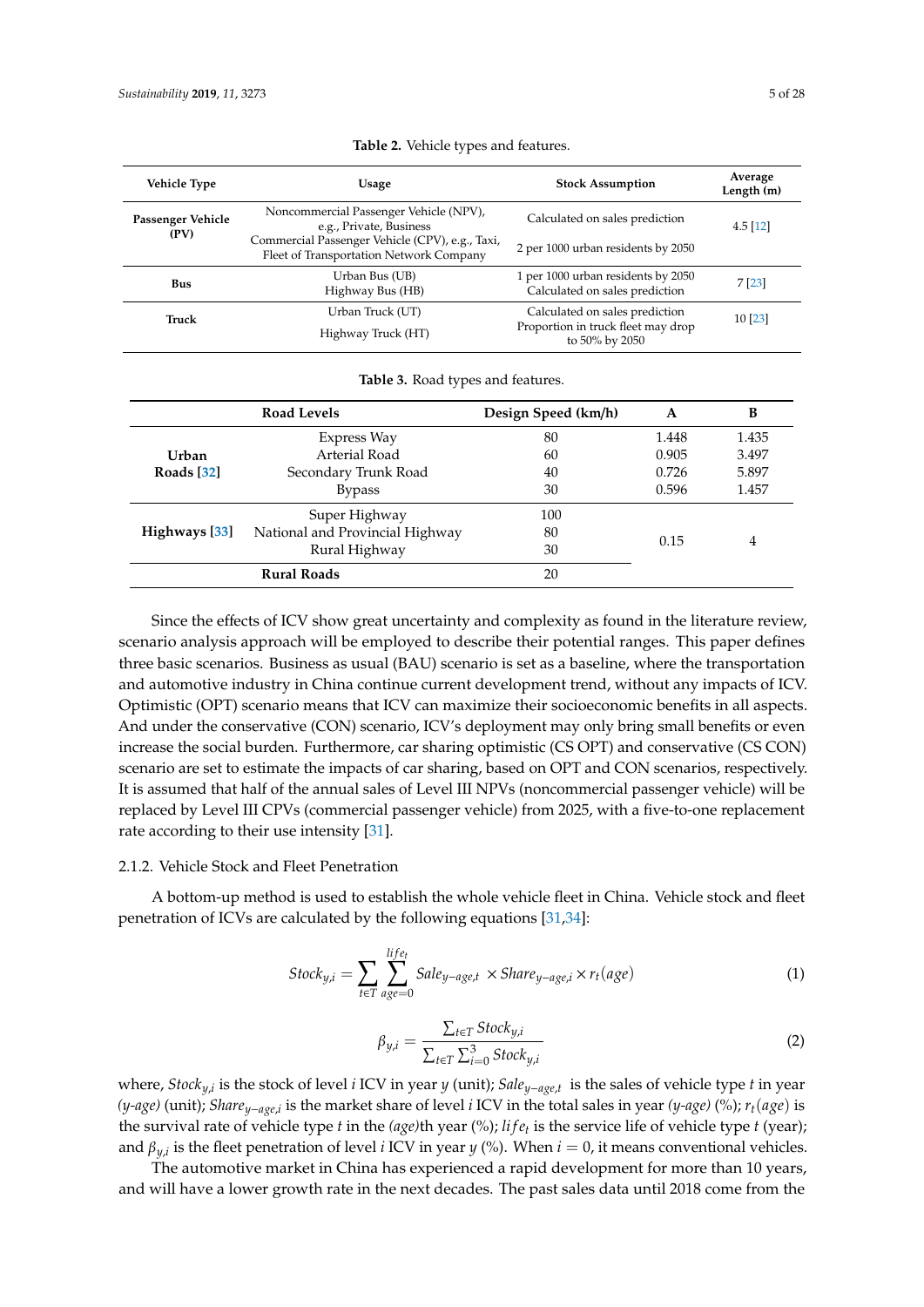statistics of China Association of Automobile Manufactures, and the future prediction refers to the research of Liu, Zhao, et al. [\[34\]](#page-25-5). Furthermore, the market share of ICV is calculated with a logistic function which is often used in innovation diffusion modelling. It is assumed that ICV started to enter the market in 2015, with a low market share at only 3% [\[35\]](#page-25-6), and according to *Technology Roadmap for Energy Saving and New Energy Vehicles* in China [\[4\]](#page-23-3), the market share of Level I and II ICVs will reach 50%, 80%, and 100% by 2020, 2025, and 2030, respectively. Besides, Level III ICV will start its commercialization in 2025 and its penetration in new vehicles will reach 10% by 2030. Based on these historical data and targets, the logistic function is calibrated and annual market share of ICVs can be then determined. Since the roadmap does not set respective targets for different vehicle types, we assume the same market share of ICVs for all vehicle types. Then the survival rate and service life of different vehicle types are extracted from existing literature [\[31\]](#page-25-2). statistics of China Association of Automobile manufactures, and the future prediction ferers to the

The results are presented in Figure [2.](#page-5-0) The fleet penetration of Level I to III ICVs will respectively reach 57.01%, 11.05%, and 2.70% by 2030, while 8.35%, 7.80%, and 83.84% by 2050. Level II ICV may be regarded as a transitional product, thus it only occupies a relatively small part in the fleet. The whole fleet will keep growing and end up with 522.89 million by 2050. However, under the CS scenarios, the vehicle stock in China will peak at 450.81 million units in 2036 and then drop to 369.41 million units in 2050, with a significant reduction in level III ICVs. Since fewer Level III ICVs will enter the market, the fleet penetration of Level III ICVs will decrease to 1.81% by 2030, and 77.13% by 2050.

<span id="page-5-0"></span>

**Figure 2.** Prediction of vehicle stock of different ICVs in China. CS: Car sharing.

#### 2.1.3. Vehicle Kilometers Travelled

Vehicle kilometers travelled (VKT) are the total kilometers traveled by all vehicles annually, which affects the number of accidents, fuel consumption, and emissions of the whole fleet. Different vehicle types have distinct travel distances which are subject to various factors, such as fuel costs, traffic conditions, and passenger or logistics demand. Therefore, a statistical average is usually used to describe vehicle usage intensity. Furthermore, a vehicle's travel distance may decline as it gets older [\[36\]](#page-25-7). Hence, the VKT variation ratios over vehicle lifespan are taken into account. Fleet VKT of vehicle type *t* in year *y* under BAU scenario can be calculated as following [\[31\]](#page-25-2):

$$
VKT_{y0,t} = \sum_{age=0}^{life_t} \left[ Sale_{y-age,t} \times r_t(age) \times AVKT_{y,t} \times r vkt_t(age) \right]
$$
 (3)

where, *AVKTy*,*<sup>t</sup>* is the average VKT of vehicle type *t* in year *y* (km/year); and *rvktt*(*age*) is the VKT ratio of vehicle type *t* in the *(age)*th year (%). All parameters come from relevant studies in China [\[31,](#page-25-2)[36\]](#page-25-7).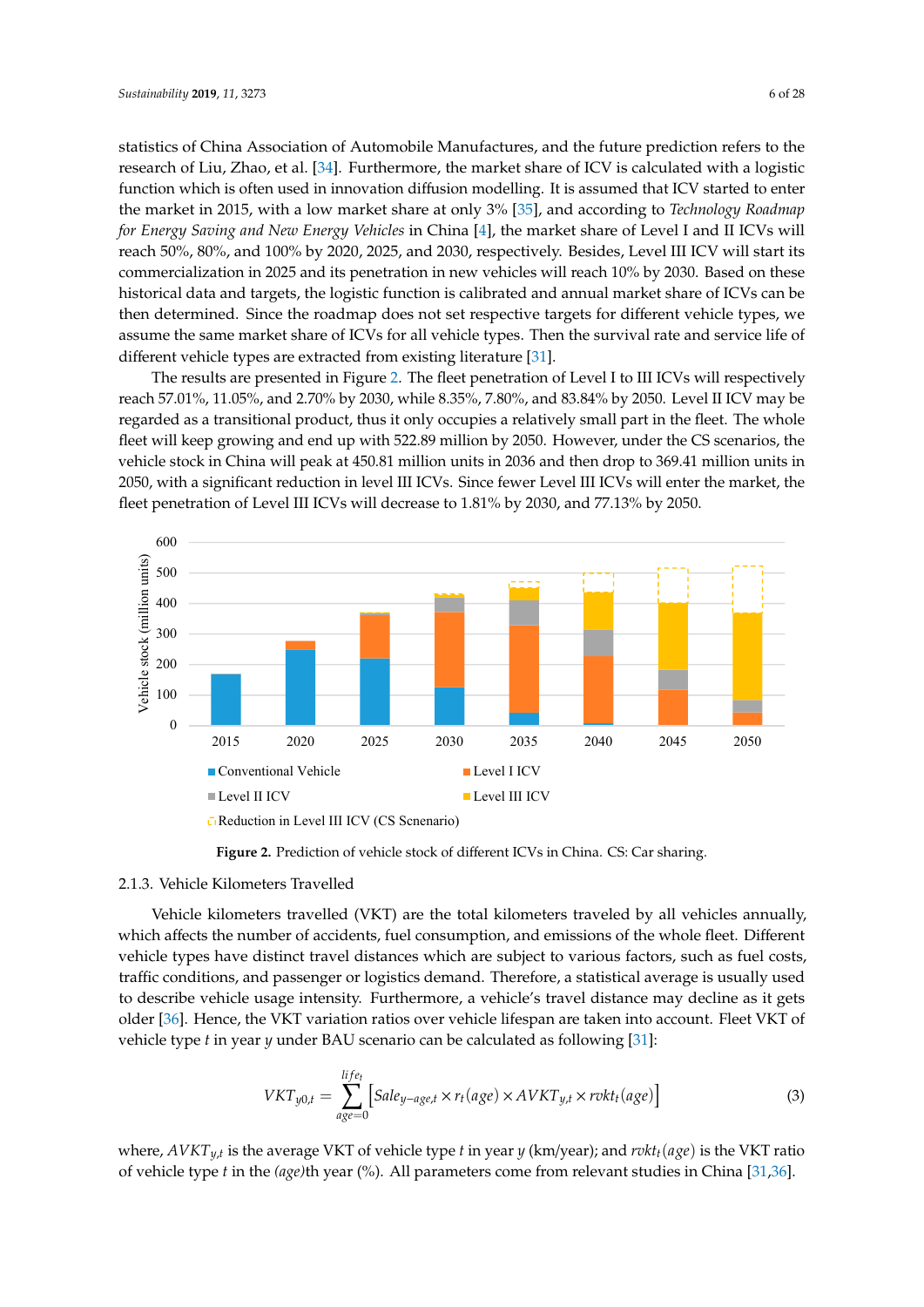However, VKT will be significantly influenced by ICV's deployment. On one hand, ICV may reduce VKT due to less hunting for parking places and more ridesharing. However, on the other hand, more underserved population and unmanned driving tasks are able to make use of ICVs with high-level ADS, while decreased travel costs will also lead to more travel demand and transportation modes shift. For different types and levels of ICVs, these effects will be quite different. Hence, fleet VKT with ICVs may vary from the baseline under different scenarios. The modified fleet VKT are shown in Equation (4).

$$
VKT_{y,t} = VKT_{y0,t} \times \{\prod_{m \in M} [1 + \sum_{i \in L} (\beta_{y,t,i} \times EC_{VKT,m,i})]\}\
$$
(4)

where, *ECVKT*,*m*,*<sup>i</sup>* is the effect coefficient of mechanism *m* on level *i* ICV's VKT (%). The coefficients used in this paper are illustrated in Table [4.](#page-6-0)

| Mechanisms                            | Applied              |            | Level I and II ICV |              | Level III ICV | <b>Sources</b>             |  |
|---------------------------------------|----------------------|------------|--------------------|--------------|---------------|----------------------------|--|
|                                       | <b>Vehicle Types</b> | <b>OPT</b> | <b>CON</b>         | <b>OPT</b>   | <b>CON</b>    |                            |  |
| <b>Less Hunting for Parking</b>       | <b>NPV</b>           | $-5%$      | $-2\%$             | $-11%$       | $-5\%$        | $[22, 37]$                 |  |
| More Travel due to Higher Efficiency  | All                  | 4%         | 13%                | 14.5%        | 60%           | [21, 27, 28]               |  |
| More Travel of Underserved Population | PV                   | $\theta$   | $\Omega$           | 2%           | 14%           | [27, 38]                   |  |
| Ridesharing                           | PV                   | $\Omega$   | 0                  | $-12%$       | $\Omega$      | $[22]$                     |  |
| <b>Empty Mileage</b>                  | PV                   | $\Omega$   | $\Omega$           | $\mathbf{0}$ | 8.68%         | $[39]$                     |  |
| <b>Transit Modes Shift</b>            | <b>NPV</b>           | $\Omega$   | $\Omega$           | $\Omega$     | 10%           | Estimated<br>based on [40] |  |

<span id="page-6-0"></span>**Table 4.** Vehicle kilometers travelled (VKT) effect coefficients of different ICVs (under 100% penetration rate scenario). CON: Conservative scenario; OPT: Optimistic scenario.

Figure [3a](#page-7-0)–c show the predictions of fleet VKT. Passenger vehicles contribute the major portion to fleet VKT, followed by highway trucks. Under the BAU scenario, fleet VKT will reach 3.80 trillion kilometers in 2030 and 4.89 trillion kilometers in 2050. And there will be only little change under the OPT scenario, with an increase by 0.02% in 2030 and a decrease by 2.02% in 2050. Meanwhile, a significant growth can be observed under the CON scenario by 9.96% and 79.74%, respectively. Figure [3d](#page-7-0) indicates that if we consider the additional effects of car sharing, there will be an extra reduction in fleet VKT because of the higher mobility efficiency of CPV than NPV. Furthermore, the share in transport of CPVs increase to almost 20%, comparing to only around 1% in BAU scenario.

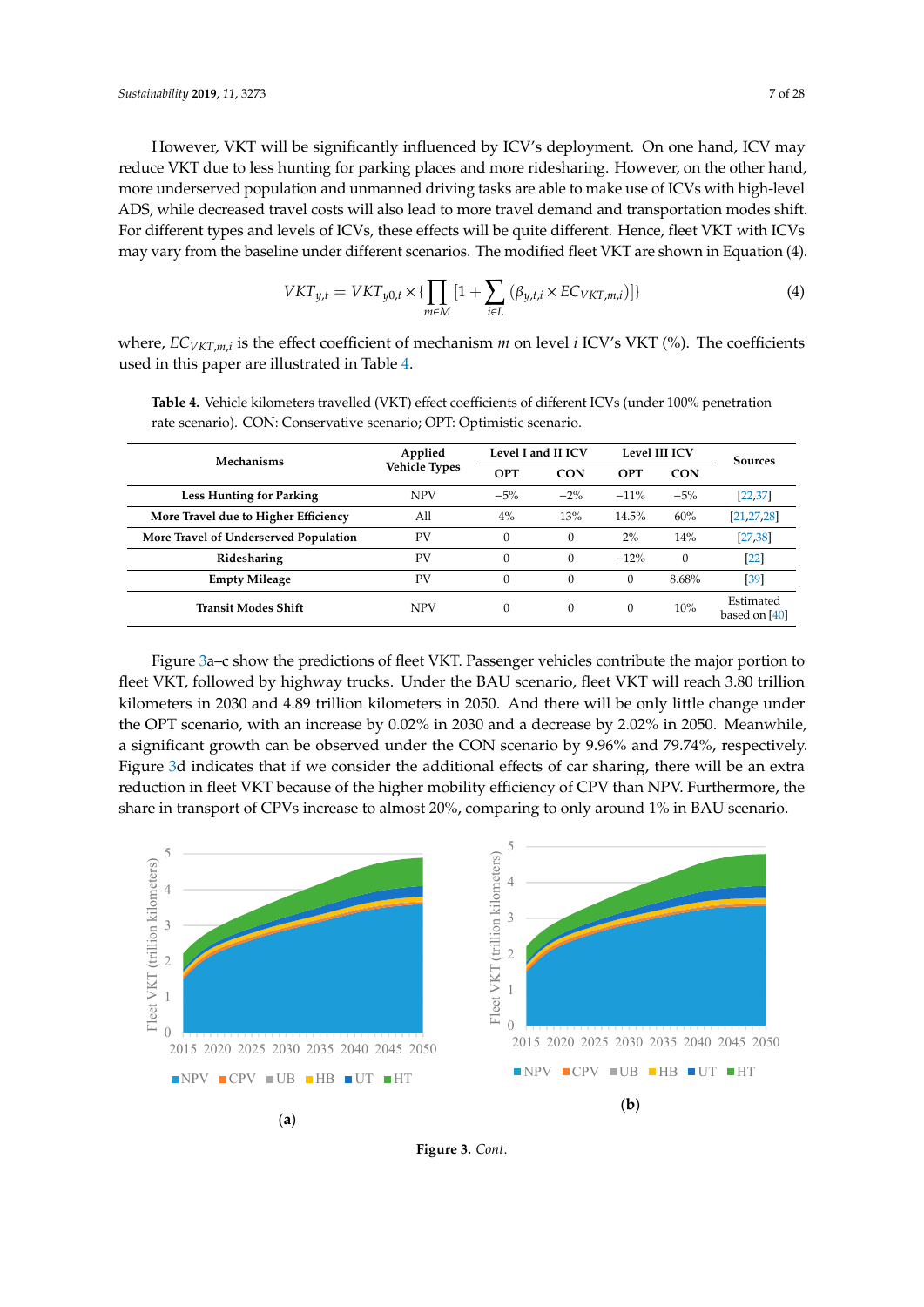<span id="page-7-0"></span>

Figure 3. Fleet VKT predictions under different scenarios: (a) Business as usual (BAU) scenario; (b) OPT scenario; (**c**) CON scenario; (**d**) all scenarios. OPT scenario; (**c**) CON scenario; (**d**) all scenarios.

### 2.1.4. Economic Assumptions 2.1.4. Economic Assumptions

In order to conduct CBA of ICV, monetization of all kinds of benefits is necessary. To exclude  $\frac{1}{2}$ the influence of inflation, we assume that all the prices and costs in this paper, like accident costs and  $\epsilon$ fuel prices, will remain the same from 2015, which means 2015 constant values are used for benefit and cost estimation. Only emission prices and vehicle costs will change significantly, due to the policy regulations and technology advancement, which will be discussed in Sections [2.4.3](#page-12-0) and [2.6.1,](#page-14-0) policy regulations and technology advancement, which will be discussed in Sections 2.4.3 and 2.6.1, respectively. Thus, all the benefits and costs are measured in constant 2015 renminbi (RMB), and the exchange rate of U.S. dollar to RMB adopts the average value in 2015 according to National Bureau of of Statistics. Other economic parameters, including total population, urban population, and per-Statistics. Other economic parameters, including total population, urban population, and per-capita gross domestic product (GDP) in China, refer to the research of Lu, Zhou et al. [\[31\]](#page-25-2). Moreover, this paper uses the method of present value to calculate the cumulative benefits, costs and benefit–cost ratios, with a social discount rate at 8%.

# *2.2. Safety Benefits 2.2. Safety Benefits*

#### 2.2.1. Impacts on Number of Accidents 2.2.1. Impacts on Number of Accidents

during a certain period. Hence, it consists of three primary dimensions, namely exposure, risk, and consequence [\[41\]](#page-25-13). Exposure describes the duration when vehicles are in danger of accidents, which can be measured in VKT. Risk represents the probability of being involved in accidents per unit of exposure, and consequence shows the expected fatalities or injuries in each accident. ICV will change Traffic safety can be defined as the expected number of fatalities and injuries in a specific area fleet VKT as previously mentioned, and also reduce accident possibility by correcting driving behaviors and improving driving abilities. Therefore, the effects of ICV on traffic safety mainly apply to road exposure and risk. The impacts on the number of fatalities can be calculated as following:

$$
\Delta Fatal_y = \sum_{i \in L} \sum_{f \in F_i} \sum_{a \in A} Fatal_y \times PA(a) \times EC_{fatal}(f,a) \times CF\left(f, \beta_{y,i}, IP_y\right) \times \frac{VKT_{y,t}}{VKT_{y0,t}} Fatal_y \times (1 - \frac{VKT_{y,t}}{VKT_{y0,t}}) \tag{5}
$$

where, ∆*Fatal<sup>y</sup>* is the decrease of fatalities in year *y* (person); *Fatal<sup>y</sup>* is the number of fatalities under BAU scenario in year *y* (person); *PA*(*a*) is the proportion of accident type *a* in all accidents (%);  $EC_{\text{fatal}}(f, a)$ is the safety effect coefficient of function *f* on the fatalities of accident type *a* (%); and  $CF(f, \beta_{y,i}, IP_y)$  is the correcting factor of function *f* considering fleet penetration  $\beta_{y,i}$  and road infrastructure penetration  $IP<sub>y</sub>$  (%). The impacts on injuries can also be derived from this equation by replacing fatality-related parameters with injury-related ones.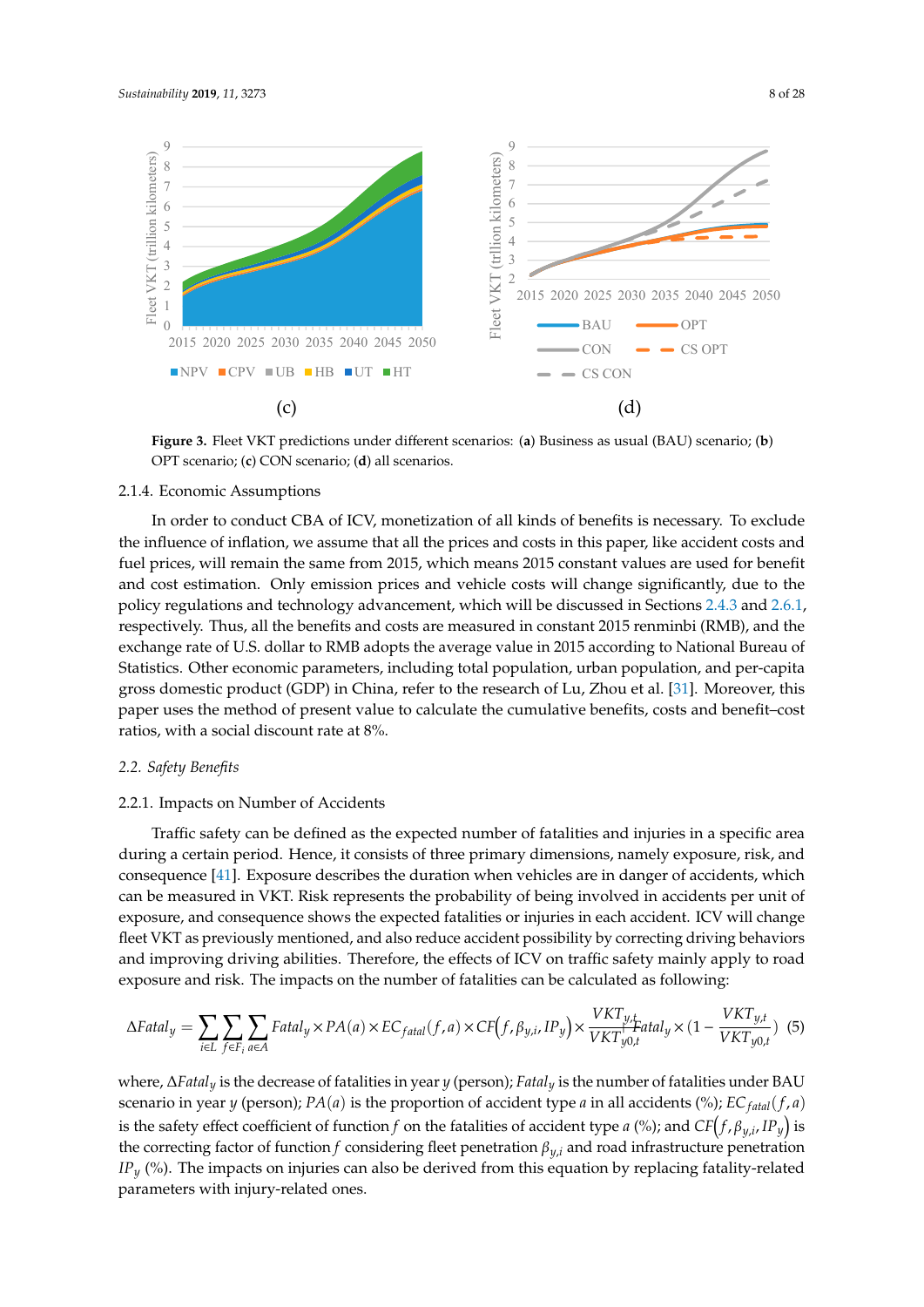The BAU number of fatalities can be derived from vehicle stock and fatality rate per 10,000 vehicles (FR). FR in China declined from 4.33 in 2008 to 2.06 in 2017 [\[42\]](#page-25-14), which approaches the road safety level of U.S. in 1997 [\[43\]](#page-25-15). And FR in U.S. has been stable at about 1.20 since 2014 [\[43\]](#page-25-15). Therefore, we assume that FR in China will reach the same level in 2034 and stabilize from then on. Moreover, injury rate shows a linear correlation with FR, and it is assumed as 3.4 times greater than FR, based on historical data from 2008 to 2017 [\[42\]](#page-25-14). The proportions of different accident types is assumed as constant values since 2016 [\[42\]](#page-25-14).

The safety effect coefficient measures how many accidents can be avoided with ICV functions. Based on a literature survey, all coefficients used in this paper are shown in Table [5.](#page-8-0) For Level I and II ICVs, their safety improvements are expressed as the sums of potential accident decreases caused by corresponding functions. Some types of accidents can be reduced by various functions, which results in double counting. Thus, this paper decouples these interrelationships by assuming equal weights for each function which can work in the same specific accident type, due to lack of detailed data on accident causes. For instance, Full-speed range adaptive cruise control (FSR ACC), electronic stability control (ESC), and traffic sign recognition (TSR) can all reduce the accidents caused by overspeed. So it is assumed that one third of overspeed accidents can be avoided by each function. Particularly, for Level III ICV, due to its high-level autonomous driving ability, it can cut down all kinds of accidents by 90% [\[3\]](#page-23-2).

<span id="page-8-0"></span>

| Functions <sup>1</sup> | <b>ICV</b> Levels |   | <b>Accident Types</b> [42]                                                            |            | <b>Injury Reduction %</b> | <b>Fatality Reduction %</b> |            | <b>Sources</b> |
|------------------------|-------------------|---|---------------------------------------------------------------------------------------|------------|---------------------------|-----------------------------|------------|----------------|
|                        |                   | П |                                                                                       | <b>CON</b> | <b>OPT</b>                | <b>CON</b>                  | <b>OPT</b> |                |
| <b>FSR ACC</b>         |                   |   | Overspeed, improper acceleration                                                      | 16         | 30                        | 16                          | 45         | [44, 45]       |
| <b>PCS</b>             |                   |   | Improper braking, accident with pedestrians                                           | 20.9       | 30.6                      | 9.9                         | 19.9       | $[15]$         |
| <b>LCA</b>             | $\sqrt{ }$        |   | Illegal lane change, illegal overtaking,<br>improper steering                         | 27         | 90                        | 27                          | 90         | [13, 44]       |
| <b>LKA</b>             |                   |   | Driving against traffic, improper steering                                            | 29         | 32                        | 25                          | 27         | [46]           |
| <b>ESC</b>             |                   |   | Overspeed, improper steering                                                          | 7          | 35                        | 21.6                        | 32         | [14, 16]       |
| AP                     |                   |   | Illegal reverse, illegal parking                                                      | 75         | 100                       | 75                          | 100        | [47]           |
| <b>NV</b>              |                   |   | Night accidents                                                                       | 0          | 20                        | $\Omega$                    | 20         | [44]           |
| <b>DM</b>              |                   |   | Drunk driving, driver fatigue                                                         | 75         | 99.3                      | 75                          | 99.3       | [48, 49]       |
| <b>AFS</b>             |                   |   | Illegal lighting usage                                                                | 0          | 91                        | $\Omega$                    | 88         | [18]           |
| <b>TSR</b>             |                   |   | Overspeed, driving against traffic, illegal<br>turning back, illegal road occupation  | 95         | 99                        | 95                          | 99         | [50]           |
| eCall                  | $\sqrt{ }$        |   | All fatalities                                                                        | 0          | $\mathbf{0}$              | 2.4                         | 4.6        | $[17]$         |
| <b>IMA</b>             |                   |   | Illegal meeting, illegal overtaking, violation of<br>traffic signals, do not give way | 22.7       | 62                        | 22.7                        | 62         | [25, 44]       |
| <b>WILLWARN</b>        |                   |   | Do not give way, road related accidents                                               | 1.4        | 2                         | 2                           | 2.5        | [44, 51]       |
|                        |                   |   | Adverse weather                                                                       | 4.7        | 6.8                       | 6.2                         | 13         |                |

**Table 5.** Safety effect coefficients of different ICV functions (under 100% penetration rate scenario).

<sup>1</sup> Abbreviations: Full-speed range adaptive cruise control (FSR ACC); Precollision system (PCS); lane change assist (LCA); lane keep assist (LKA); electronic stability control (ESC); automated parking (AP); night vision (NV); driver monitoring (DM); adaptive front-lighting system (AFS); traffic sign recognition (TSR); emergency call (eCall); intersection movement assist (IMA); wireless local danger warning (WILLWARN).

The fleet penetration and road infrastructure penetration of ICV functions also determine their practical effects. ICV functions can be divided into four categories according to operating mechanisms: Single-vehicle and multiple-vehicle functions either based on on-board sensors, or based on vehicle-to-vehicle (V2V) and vehicle-to-infrastructure (V2I) communication. These categories have different correcting factors, as shown in Table [6](#page-9-0) based on [\[24\]](#page-24-9). Infrastructure penetration represents the proportion of road infrastructure equipped with V2I ability. The recent Chinese official plans require a 90% coverage of V2I network in cities and highways by 2020, and a full coverage by 2025. Therefore, it is assumed that the network construction can satisfy the demand of high-level ICV's development, and infrastructure penetration is regarded as 100%.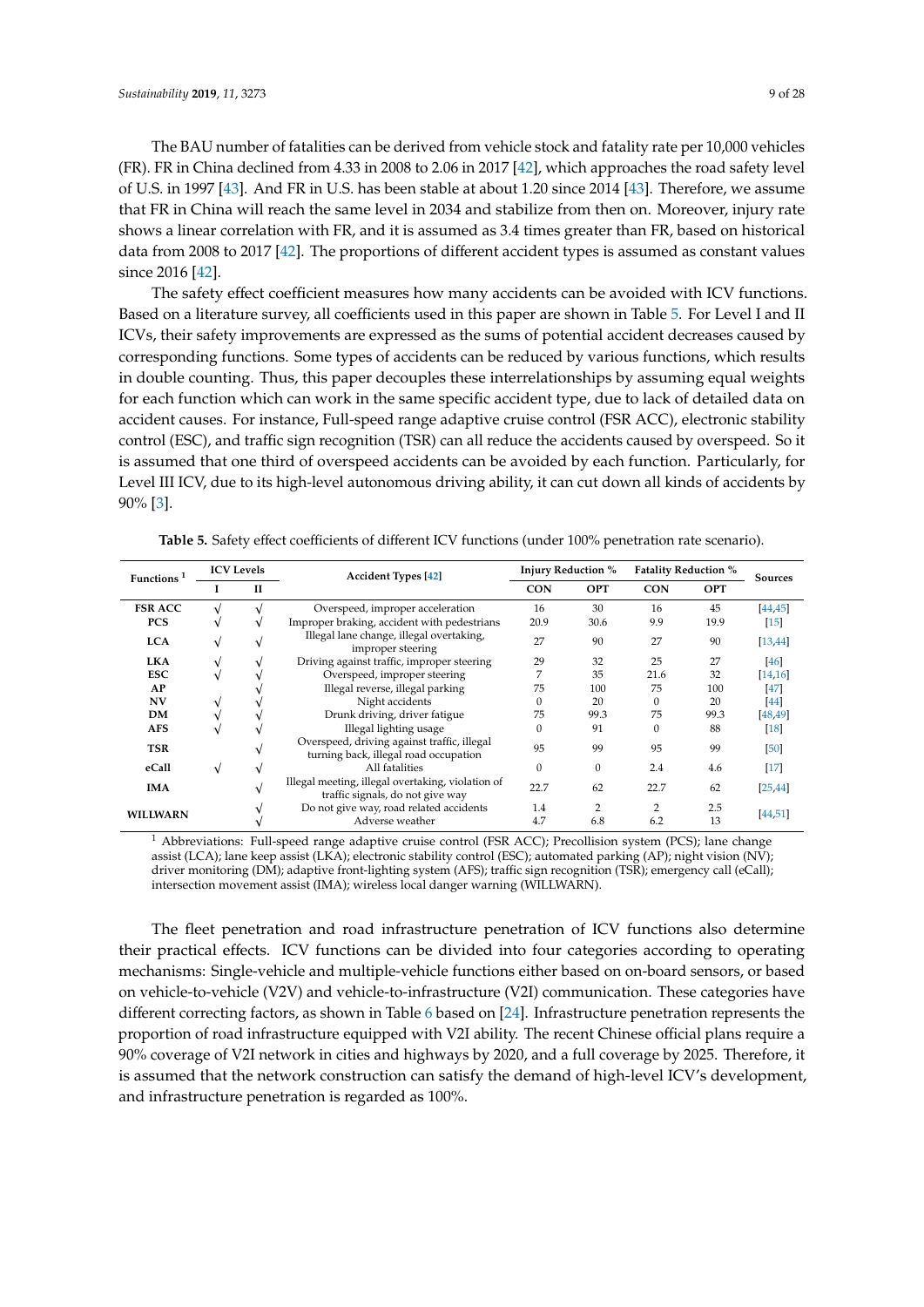<span id="page-9-0"></span>

| <b>Function Types</b>               | <b>Functions</b>                                   | <b>Scenario</b>                                                                            | $CF(\beta, IP)$                                                                                              |
|-------------------------------------|----------------------------------------------------|--------------------------------------------------------------------------------------------|--------------------------------------------------------------------------------------------------------------|
| <b>Single Vehicle</b>               | FSR ACC, PCS, LDW, LKA,<br>ESC, AP, DM, TSR, eCall | Vehicle equipped                                                                           | $\beta \times 1$                                                                                             |
| <b>Multiple Vehicle</b>             | AFS, NV                                            | None vehicle equipped<br>Single vehicle equipped<br>Both vehicles equipped                 | $(1-\beta)^2 \times 0$<br>$2(1-\beta)\beta \times 0.5$<br>$\beta^2 \times 1$                                 |
| Vehicle to Vehicle                  |                                                    | None vehicle equipped<br>Single vehicle equipped<br>Both vehicles equipped                 | $(1-\beta)^2 \times 0$<br>$2(1-\beta)\beta \times 0$<br>$\beta^2 \times 1$                                   |
| Vehicle to<br><b>Infrastructure</b> | <b>IMA, WILLWARN</b>                               | Neither equipped<br>Only vehicle equipped<br>Only infrastructure equipped<br>Both equipped | $(1-\beta)(1-IP)\times 0$<br>$\beta(1-IP)\times 0$<br>$(1 - \beta)IP \times 0$<br>$\beta \times IP \times 1$ |

#### **Table 6.** Correcting factors of different ICV functions.

#### 2.2.2. Accident Costs

To monetize safety benefits, average accident costs of fatality and injury in China are estimated. Accident cost includes victim related cost, property damage, and administration cost [\[52](#page-26-2)[,53\]](#page-26-3). The value of statistical life or injury (VSL or VSI) quantifies the potential benefits of avoiding these accidents, and it is usually expressed as a form of per-capita GDP. A wide range of ratios are recommended in different studies [\[52](#page-26-2)[–55\]](#page-26-4), and we adopt the suggestion of iRAP project that VSL is 70 times of GDP per capita [\[52\]](#page-26-2). VSI is also expressed as a fraction of VSL. An average ratio of different injury severity levels is calculated, according to the official guidance of U.S. Department of Transportation [\[55\]](#page-26-4). Furthermore, direct property damage is considered separately and historical data from 2008 to 2017 shows that it costs around 20,000 RMB per death on average [\[42\]](#page-25-14).

#### *2.3. Tra*ffi*c Benefits*

#### 2.3.1. Impacts on Road Capacity

Under the OPT scenario, ICV can improve average travel speed with smoother driving strategy, and increase traffic density by shortening headways between vehicles. Several previous studies believe that widespread ICVs may even double current road capacity [\[23,](#page-24-12)[29\]](#page-25-0). However, these impacts will be distinct for different vehicle and road types, because drivers of buses and trucks will remain longer headways in case of emergency brakes, and vehicles on highways will also stay farther away from others due to higher speeds. Thus, the impacts on basic capacity under ideal traffic conditions are evaluated. The road capacity can be determined as Equation (6) based on the traffic flow theory, with a modified speed–flow–density relationship [\[23\]](#page-24-12). Since Level I ICV only has L1 or L2 ADS without cooperation functions and is operated by human drivers most of the time, it is treated as the same type with the conventional vehicle in this equation.

$$
Cap_{y,r} = \frac{v_r \times 3600}{\sum_{t \in T} \omega_{y,t} (\beta_y^2 v_r T_{aa,r} + \beta_y (1 - \beta_y) v_r T_{ah,r} + (1 - \beta_y) v_r T_{hx,r,t} + L_t)}
$$
(6)

where, *Capy*,*<sup>r</sup>* is the capacity of road type *r* in year *y* (vehicles per hour per lane); *v<sup>r</sup>* is the design speed for road type *r* (m/s), as listed in Table [3;](#page-4-1) ω*y*,*<sup>t</sup>* is the stock proportion of vehicle type *t* in year *y* (%); β*<sup>y</sup>* is the fleet penetration of Level II and III ICVs, which can be expressed as  $\beta_{y,2} + \beta_{y,3}$  (%);  $T_{aa,r}$  is the time gap between two ICVs on road type *r* (s); *Tah*,*<sup>r</sup>* is the time gap that a Level II or III ICV will keep when following a human-driven vehicle on road type *r* (s); *Thx*,*r*,*<sup>t</sup>* is the time gap that a human-driven vehicle of type *t* will keep from others on road type *r* (s); and *L<sup>t</sup>* is the sum of length of vehicle type *t* and a minimum safety distance (m).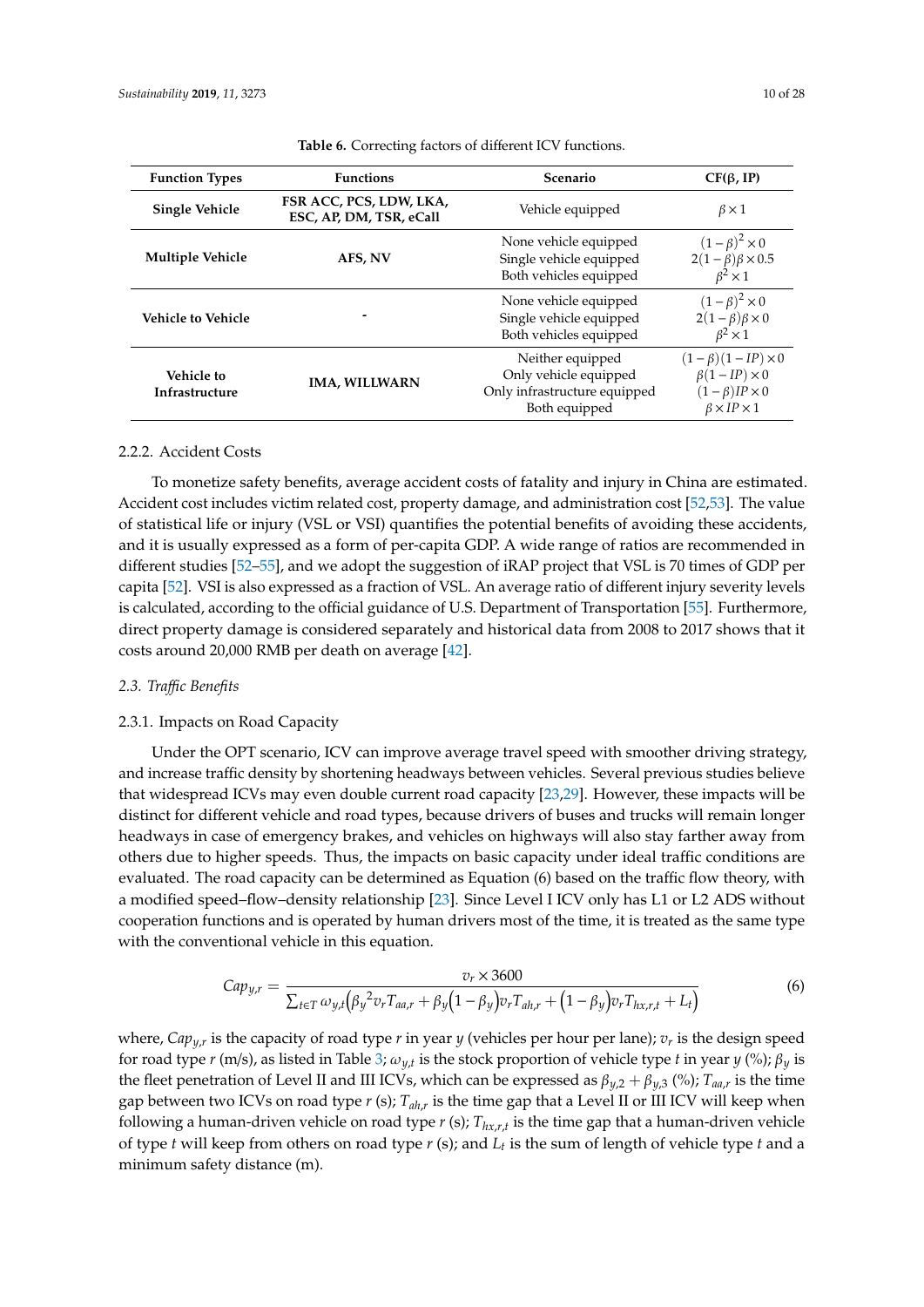For passenger vehicles, *Taa*,*<sup>r</sup>* , *Tah*,*<sup>r</sup>* , and *Thx*,*r*,*PV* are set as 0.3 s, 0.6 s, and 0.6 s, respectively on urban roads, while 0.5 s, 0.9 s, and 1.15 s, respectively on highways and rural roads [\[23\]](#page-24-12). As for buses and trucks, the time gap parameters of Level II and III ICVs are the same, and the ones of human drivers can be adjusted by Huber's equation [\[56\]](#page-26-5).

$$
PCE_{r,t} = \frac{v_r \times T_{hx,r,t} + L_t}{v_r \times T_{hx,r,PV} + L_{PV}}
$$
\n
$$
(7)
$$

where, *PCEr*,*<sup>t</sup>* is the passenger car equivalent factor of vehicle type *t* on road type *r*. According to Chinese road engineering standards, the factors for buses and trucks are 2.0 and 2.5 on urban road, and change to 1.5 and 2.5 on highways and rural roads.

Under the CON scenario, ICV may not bring such ideal improvements to road capacity. Some studies indicated that mixed traffic of ICVs and conventional vehicles might result in interference, and ICVs could not cut down headways as low as possible in consideration of passengers' comfort and feelings [\[57,](#page-26-6)[58\]](#page-26-7). Hence, it is supposed that there will be no increase in road capacity.

#### <span id="page-10-0"></span>2.3.2. Impacts on Travel Time

ICV can travel at more stable speeds, change lanes and pass intersections quickly, and avoid congestion with dynamic navigation systems. To estimate the reduction in travel time, the Bureau of Public Roads (BPR) function [\[33\]](#page-25-4) is modified as following.

$$
\Delta Time_{y,r} = \left(\frac{1 + A_r \times IC_{y,r,ICV}^{B_r}}{1 + A_r \times IC_{y,r,non-ICV}^{B_r}} - 1\right) \times 100\%
$$
\n(8)

$$
IC_{y,r,ICV} = \frac{Flow_r}{Cap_r} \times \sum_{i \in L} [\beta_{y,i} \times PCEA_{i,r} \times \sum_{t \in T} (\omega_{y,t} \times PCE_{r,t})]
$$
(9)

where ∆*Timey*,*<sup>r</sup>* is the reduction rate of travel time on road type *r* in year *y* (%); *A<sup>r</sup>* and *B<sup>r</sup>* are the model parameters of road type  $r$ , which are shown in Table [3;](#page-4-1)  $IC_{y,r,lCV}$  is the ratio between actual traffic flow and road capacity on road type *r* in year *y*, in consideration of ICVs' effects; and *PCEAi*,*<sup>r</sup>* is the passenger car equivalent factor of level *i* ICV on road type *r*. *PCEA*1,*<sup>r</sup>* equals 1.0 because Level I ICV behaves almost the same with human drivers, while *PCEA*2,*<sup>r</sup>* and *PCEA*3,*<sup>r</sup>* are derived from Huber's equation with their time gap parameters [\[56\]](#page-26-5).

Value of *Flowr*/*Cap<sup>r</sup>* represents the level of service on road type *r*. To estimate the bounds of ICVs' effects, it is assumed to be 0.35 under the CON scenario based on standard JTG B01-2014, which describes a free flow and ICVs' improvements in travel time are tiny. Under the OPT scenario, traffic flow surpasses road capacity and this value equals 1.0, when ICVs will maximize their benefits in mitigating congestion.

#### 2.3.3. Road Capacity Cost and Travel Time Value

Increasing road capacity may allow governments to reduce investment in road construction and maintenance. Therefore, the fixed investments in different roads in China are used to monetize the improvements in road capacity, according to yearbook data from Ministry of Housing and Urban-Rural Development and Ministry of Transport. An annual growth rate of 2% is assumed since 2015.

Travel time value is the cost per unit time spent on travel, and varies for drivers and passengers of different vehicle types. It is usually compared with prevailing wages, with the premise that all the time savings will be devoted to working. We employ Litman's recommended adjustment factors to reflect specific conditions and preferences of vehicle occupants [\[59\]](#page-26-8). However, this paper focuses on the socioeconomic impacts, thus per-capita GDP per time unit is used to evaluate travel time value instead of personal income or wages. The average number of passengers per trip is estimated based on transportation statistics, as 2 persons for CPVs, 0.5 for NPVs, 45 for buses, and 1 for trucks.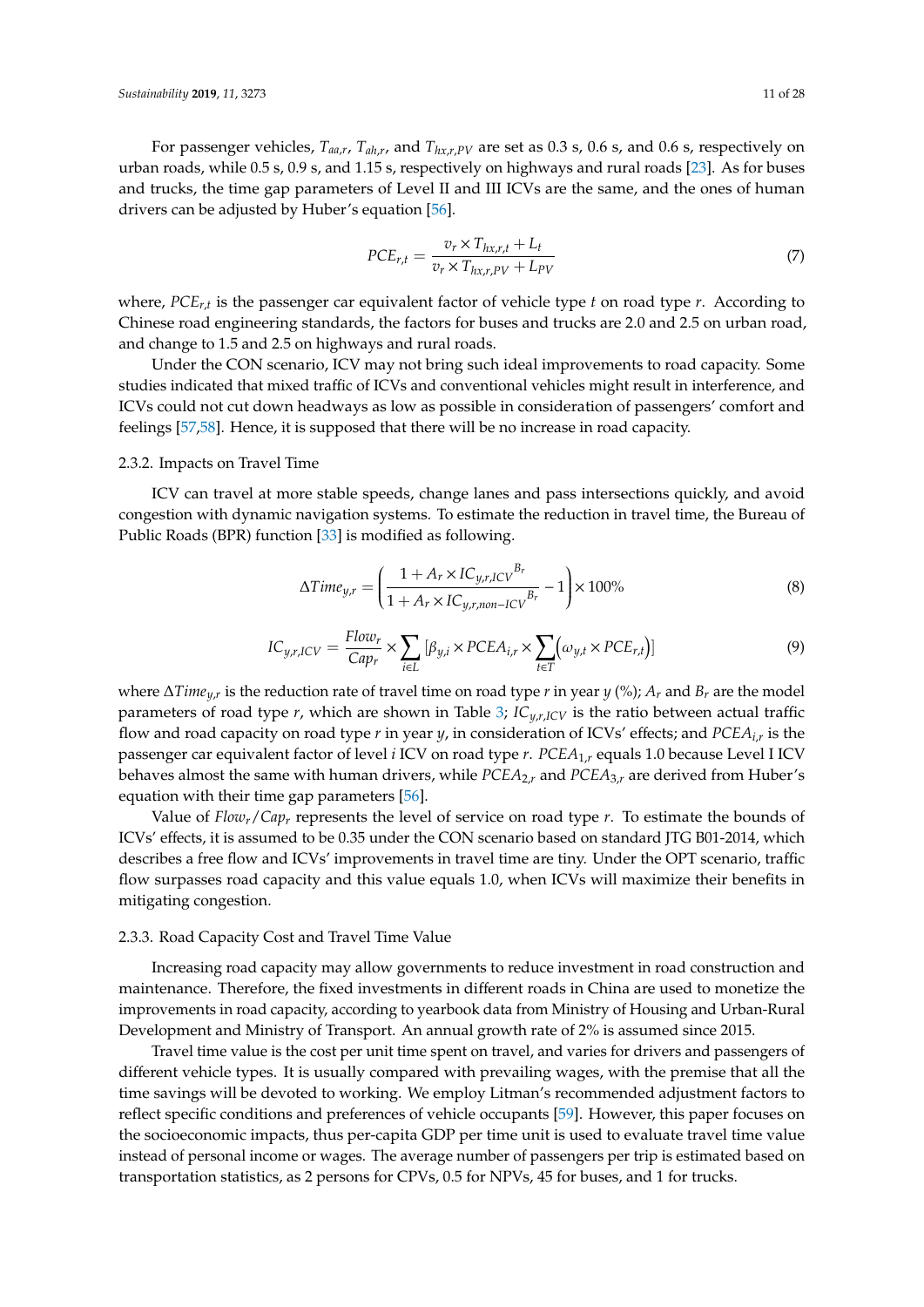Furthermore, travel time value will decrease due to the more efficient utilization of time, when human drivers are able to pay less or no attention to traffic conditions and spend hours working or relaxing in autonomous vehicles. Several studies indicated that for Level I ICV, travel time value would decrease by 0 to 5%, and 50% to 80% for Level III ICV [\[26,](#page-24-10)[27\]](#page-24-13). Since Level II ICV is driven by human drivers and ADS together, an average reduction rate is applied, which means 25% to 42.5%.

#### *2.4. Environmental Benefits*

#### 2.4.1. Impacts on Energy Consumption

ICV will affect the use intensity and energy intensity of fleet energy consumption, based on a modified Kaya Identity method [\[22\]](#page-24-11). On one hand, ICV can influence use intensity by changing fleet VKT, as discussed before. On the other hand, ICV will change energy intensity in three ways. First, ICV may change current vehicle configurations and designs. Extra components such as cameras, radars, LiDARs, and communication modems will consume more energy and add curb weights. And vehicles may also increase their air drag because of external installation of ICV hardware, while reduce their weights by cancelling passive safety devices and downsizing for higher occupancy. Second, ICV can improve fuel efficiency through eco-driving strategies and vehicle platooning, and platooning is more energy efficient on highways. Third, ICV can contribute to a better traffic environment. There will be less congestion in urban areas, and fewer "stop and go" activities will help reduce energy waste. However, the average speed on highways will rise, which causes larger air resistance. Besides, fewer accidents may also reduce related traffic jams and then unnecessary braking and bypassing behaviors, which have currently increased fuel consumption to some extent. All these mechanisms and their effects are listed in Table [7.](#page-11-0)

| <b>Mechanisms</b>    |                              | Applied<br><b>Vehicle Types</b> |              | <b>Effect Coefficient</b> | <b>ICV</b> Levels |              |   | <b>Sources</b>             |
|----------------------|------------------------------|---------------------------------|--------------|---------------------------|-------------------|--------------|---|----------------------------|
|                      |                              |                                 | <b>CON</b>   | OPT                       |                   | $\mathbf{H}$ | ш |                            |
| Vehicle              | Direct Energy<br>Consumption | All                             | 1.2%         | $0.9\%$                   | V                 | V            |   | Estimated<br>based on [60] |
| Design               | Changes in Weight            | All                             | $1\%$        | 0.3%                      | V                 |              |   | 60                         |
|                      | Changes in Shape             | All                             | $-8.7%$      | $-45%$                    |                   |              |   | [21, 60]                   |
| <b>Vehicle Usage</b> | Eco-driving                  | All                             | $\Omega$     | $-20%$                    |                   |              |   | $\left[21\right]$          |
|                      | Platooning                   | HB, HT                          | $-3%$        | $-25%$                    |                   |              |   | $[21]$                     |
| Traffic              | Less Congestion              | PV, UB, UT                      | $-2\%$       | $-4%$                     |                   |              |   | $[21]$                     |
| Environment          | Higher Speed                 | HB, HT                          | 22%          | $7\%$                     |                   |              |   | <b>21</b>                  |
|                      | Fewer Accidents              | All                             | $\mathbf{0}$ | $-1.9\%$                  |                   |              |   | $[20]$                     |

<span id="page-11-0"></span>**Table 7.** Energy intensity effect coefficients of different mechanisms (under 100% penetration rate scenario).

The fleet energy consumption under the BAU scenario and the OPT or CON scenarios can be calculated with Equations (10) and (11) [\[34\]](#page-25-5).

$$
EC_{y0,t} = \sum_{age=0}^{life} [Sale_{y-age,t} \times r_t(age) \times AVKT_{age,t} \times r vkt_t(age) \times AECR_{y,t}]
$$
 (10)

$$
EC_{y,t} = EC_{y0,t} \times \frac{VKT_{y,t}}{VKT_{y0,t}} \times \{1 + \sum_{i \in L} {\{\beta_{y,i} \times \left[ \prod_{m \in M_{i,t}} (1 + \Delta EI_m) - 1 \right] \}} \}
$$
(11)

$$
AECR_{y,t} = \frac{\sum_{f t \in FT} (Sale_{y,t,ft} \times ECR_{y,t,ft} \times LH_{ft} \times \rho_{ft})}{\sum_{f t \in FT} Sale_{y,t,ft}}
$$
(12)

where, *ECy*0,*<sup>t</sup>* is the total energy consumption of vehicle type *t* in year *y* under the BAU scenario (MJ); *AECRy*,*<sup>t</sup>* is the average energy consumption rate of vehicle type *t* in year *y* (MJ/km); *Saley*,*t*, *f t* and  $ECR_{y,t,ft}$  are the sales and average energy consumption rate of vehicle type *t* of fuel type *ft* in year *y*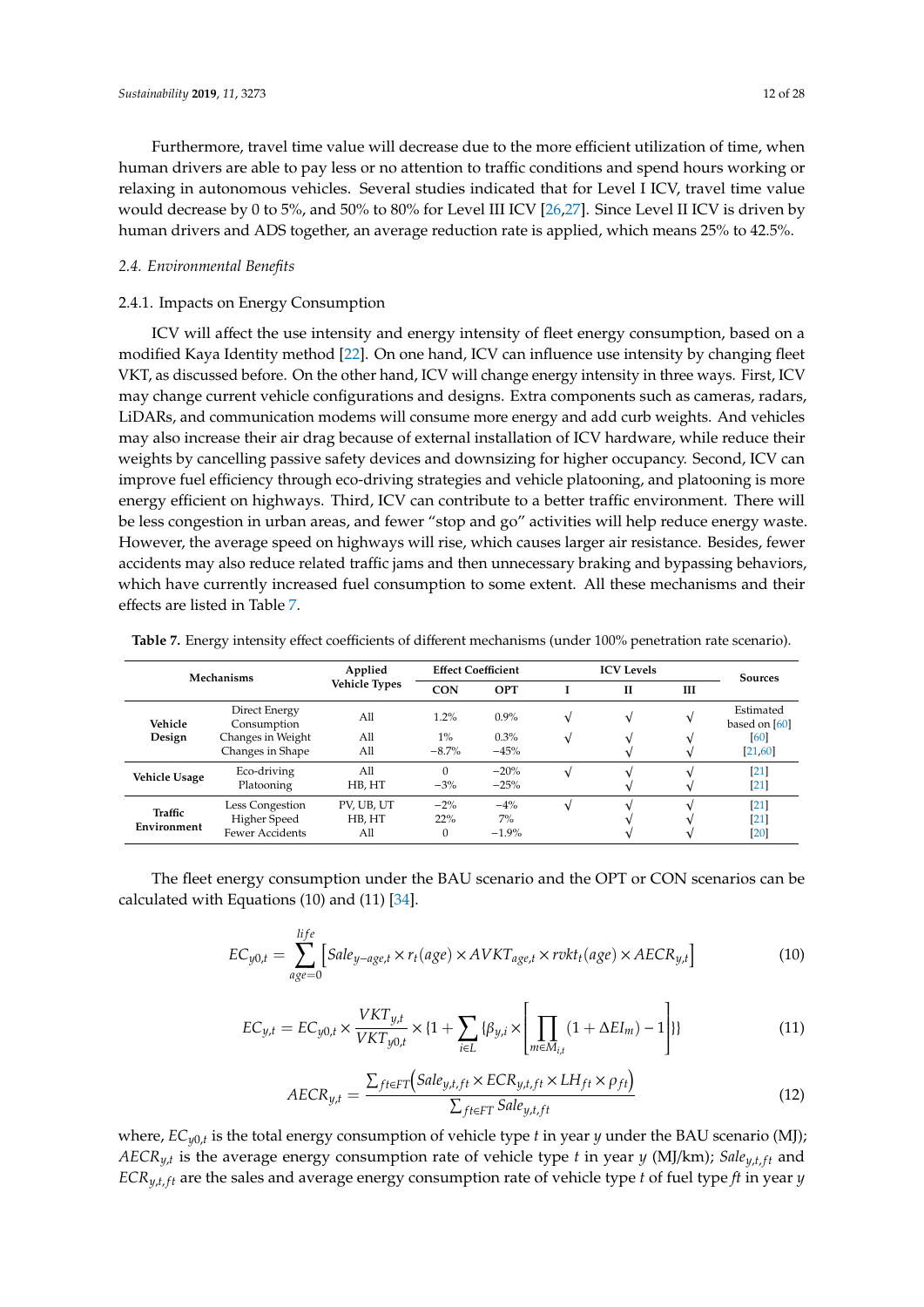(kg/km or L/km), which are extracted from the study of Liu et al. [\[34\]](#page-25-5);  $LH_{ft}$  and  $\rho_{ft}$  are the low heat value and density of fuel type *ft*, as shown in Table [8;](#page-12-1) and ∆*EI<sup>m</sup>* is the energy intensity effect coefficient of mechanism *m* (%), as illustrated in Table [7.](#page-11-0) The results of AECR are shown in Figure [4.](#page-12-2)

<span id="page-12-1"></span>

| <b>Fuel Types</b>                                                                    | <b>Low Heat Value</b><br>$(MJ/kg$ or $MJ/m3$ ) | Density<br>(kg/L)        | <b>Life Cycle GHG Emissions</b><br>Factor (g CO2 eq./MJ) | Fuel Price <sup>1</sup> | <b>Sources</b>                    |
|--------------------------------------------------------------------------------------|------------------------------------------------|--------------------------|----------------------------------------------------------|-------------------------|-----------------------------------|
| Gasoline                                                                             | 43.1                                           | 0.73                     | 100.8                                                    | 6115.2 RMB/tonne        |                                   |
| <b>Diesel</b>                                                                        | 42.6                                           | 0.84                     | 102.5                                                    | 5104.7 RMB/tonne        |                                   |
| CNG                                                                                  | 38.9                                           | -                        | 69.4                                                     | 5.12 RMB/liter          | [34, 61, 62]                      |
| <b>LNG</b>                                                                           | 38.9                                           | 0.45                     | 75.4                                                     | 3298.4 RMB/tonne        |                                   |
| Hydrogen                                                                             | 120                                            | $\overline{\phantom{0}}$ | 48.4                                                     | 93.6 RMB/kg             |                                   |
| Electricity                                                                          | $\overline{\phantom{a}}$                       |                          | 198.6 (in 2015) to<br>111.2 (in 2050)                    | 388.25 RMB/kKWh         | Calculated based<br>on $[63, 64]$ |
| PHEV <sup>2</sup><br>$38\% \times$ Value of Fuel + 62% $\times$ Value of Electricity |                                                |                          |                                                          | [65]                    |                                   |

**Table 8.** Physical and economic properties of vehicle fuels.

<sup>1</sup> All fuel prices are the market prices on 31 December 2015 according to National Bureau of Statistics, except that hydrogen price is an estimation of experts. <sup>2</sup> CNG: Compressed Natural Gas; LNG: Liquefied Natural Gas; PHEV: Plug-in Hybrid Electric Vehicle.

<span id="page-12-2"></span>

**Figure 4.** The average energy consumption rate of new vehicle sales in China. AECR: Average energy consumption rate of vehicle. **Figure 4.** The average energy consumption rate of new vehicle sales in China. AECR: Average energy

#### 2.4.2. Impacts on GHG emissions

This paper considers the fleet GHG emissions in well to wheel stage. GHG emissions are proportional to energy consumption, and can be expressed as following  $[34]$ :

$$
GHG_{y0,t} = \sum_{age=0}^{life} [Sale_{y-age,t} \times r_t(age) \times AVKT_{age,t} \times rvkt_t(age) \times GHGR_{y,t}]
$$
(13)

$$
GHG_{y,t} = GHG_{y0,t} \times \frac{VKT_{y,t}}{VKT_{y0,t}} \times \left\{1 + \sum_{i \in L} {\{\beta_{y,i} \times \left[\prod_{m \in M_{i,t}} (1 + \Delta EI_m) - 1\right]\}\right\}}
$$
(14)

$$
GHGR_{y,t} = \frac{\sum_{f t \in FT} (Sale_{y,t,ft} \times ECR_{y,t,ft} \times LH_{ft} \times \rho_{ft} \times GI_{ft})}{\sum_{f t \in FT} Sale_{y,t,ft}}
$$
(15)

where,  $GHGR_{y,t}$  is the average GHG emission rate of vehicle type t in year  $y$  (g CO<sub>2</sub> eq./km); and GI<sub>ft</sub> is the life cycle GHG emissions factor of fuel type  $ft$  as shown in Table 8.

### <span id="page-12-0"></span> $\overline{C}$ 2.4.3. Energy and GHG Emissions Costs

The energy savings of ICV are measured with fuel costs. The 2015 constant prices of different fuel types are presented in Table 8, and the benefit of reduction in GHG emissions is quantified with the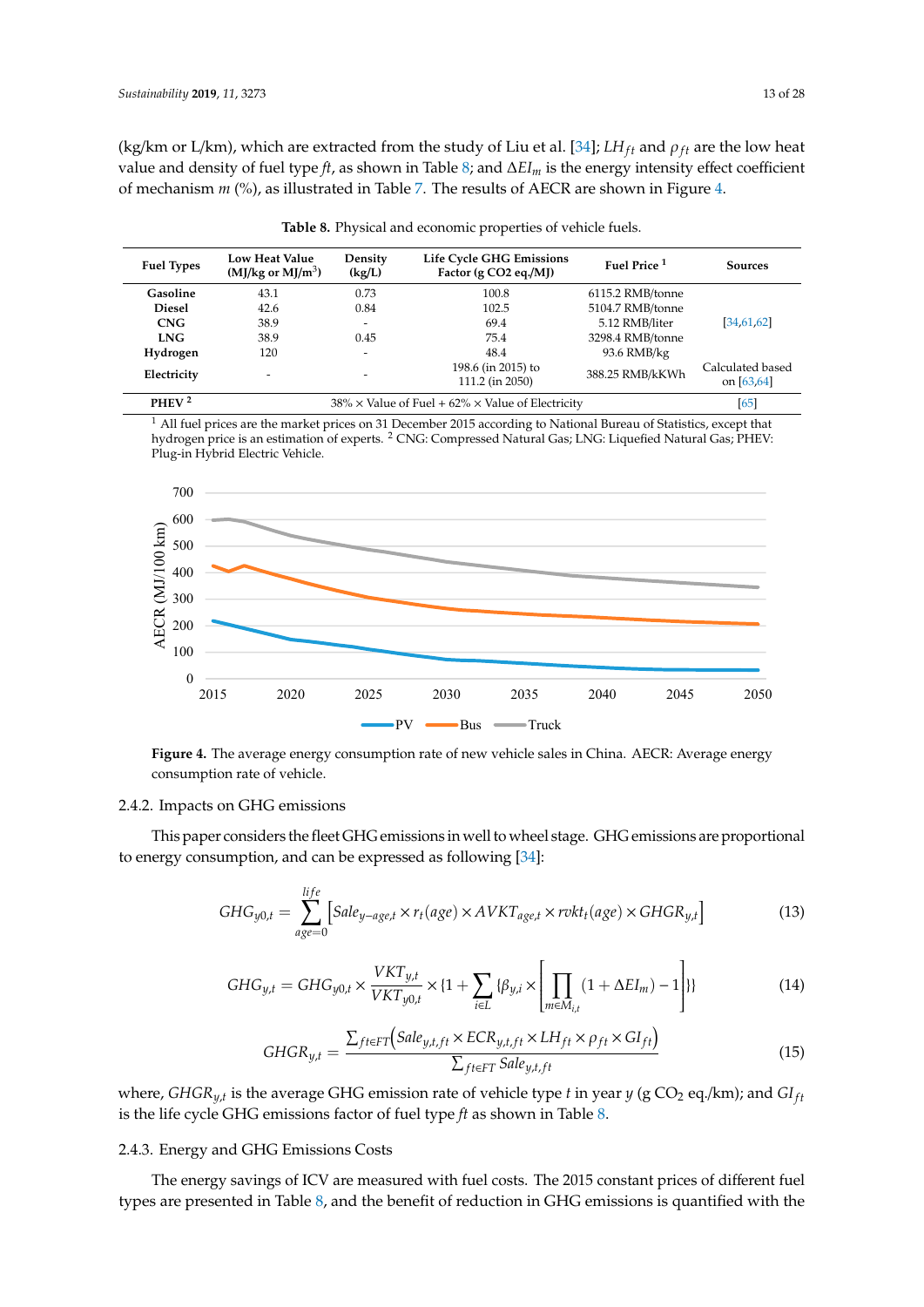carbon market price. Since there is no unified carbon market in China currently, we regard Beijing as a representative market and its 2015 average price of carbon credits was 41.48 RMB/tonne. It is estimated that the reasonable price will increase to about 300 RMB/tonne in China by 2030 [\[66\]](#page-26-15), and we assume that it will not change after that.

#### *2.5. Industrial Economic Benefits*

#### 2.5.1. Impacts on Operating Costs

The commercialization of ICV will have influences on operating costs for both automotive manufacturers and commercial fleet operators, as shown in Table [9.](#page-13-0) For automotive manufacturers, ICV may either require higher investment in new technology research and development (R&D), or reduce R&D costs by providing real-time data for optimal design. ICV can also decrease production costs since it enables software-defined vehicles to promote modularization and intelligent manufacturing. Moreover, ICV can decrease marketing costs because it makes precision marketing and remote services possible [\[1\]](#page-23-0).

<span id="page-13-0"></span>

|                            | <b>Cost Types</b>     | <b>Initial Cost Per</b><br><b>Vehicle (RMB Per</b><br><b>Vehicle Per Year)</b>   | Mechanisms                                                                                                                                                           | <b>Effect Coefficient</b>                                   | <b>Sources</b>                |
|----------------------------|-----------------------|----------------------------------------------------------------------------------|----------------------------------------------------------------------------------------------------------------------------------------------------------------------|-------------------------------------------------------------|-------------------------------|
| Automotive Manufacturers   | R&D Cost              | PV: 1259<br>Bus: 13,366<br><b>Truck: 2516</b>                                    | New technology<br>$\bullet$<br>development requires<br>higher costs<br>Optimize designs with ICV<br>$\bullet$<br>real-time data to reduce costs                      | OPT: $-4\%$<br>$CON: +15.4\%$                               | [68]                          |
|                            | Production<br>Cost    | PV: 67,779<br>Bus: 292,733<br>Truck: 95,401                                      | Modularization and<br>$\bullet$<br>platformization of ICV<br>reduces initial costs<br>Intelligent manufacturing<br>$\bullet$<br>with ICV data<br>improves efficiency | OPT: $-0.2\%$<br>CON: 0                                     | [69]                          |
|                            | Marketing<br>Cost     | PV: 6148<br>Bus: 24,430<br>Truck: 3478                                           | Precision marketing to<br>$\bullet$<br>reduce costs<br>Decrease in-site service and<br>recall costs with<br>remote services                                          | OPT: $-10\%$<br>CON: 0                                      | [70]                          |
|                            | <b>Financial Cost</b> | <b>NPV: 3700</b><br>CPV: 8000<br><b>Bus: 5400</b><br><b>UT: 3000</b><br>HT: 4500 | ICV can avoid accidents,<br>$\bullet$<br>thus reducing insurance fee                                                                                                 | Level I ICV: 0<br>Level II ICV: -25%<br>Level III ICV: -50% | [67, 71]                      |
| Commercial Fleet Operators | <b>Cleaning Cost</b>  | $\mathbf{0}$                                                                     | Driverless CPVs and buses<br>$\bullet$<br>will need extra cleaning                                                                                                   | Level III ICV: Extra<br>50 RMB per<br>40 operations         | [67]                          |
|                            | Labor cost            | CPV: 67,200<br>Bus: 54,000<br>Truck: 107,000                                     | CPVs, buses and trucks can<br>save salaries of a driver<br>per vehicle                                                                                               | Level III ICV: -100%                                        | Based on market<br>survey $1$ |

**Table 9.** Impacts on operating costs of different enterprises.

<sup>1</sup> The CPV and bus driver salaries data is from a Chinese recruitment website [58.com.](58.com) The truck driver salary data is from [\[72\]](#page-27-0).

Considering the operational cost structure of commercial fleet operators, main savings of ICV fleet compared with conventional vehicle fleet lie in insurance fee, cleaning cost, and driver salary [\[67\]](#page-26-19). First, ICVs have lower probability to be involved in accidents, thus they can obtain a lower insurance rate. Second, Level III ICVs without drivers will need cleaning more frequently, since passengers may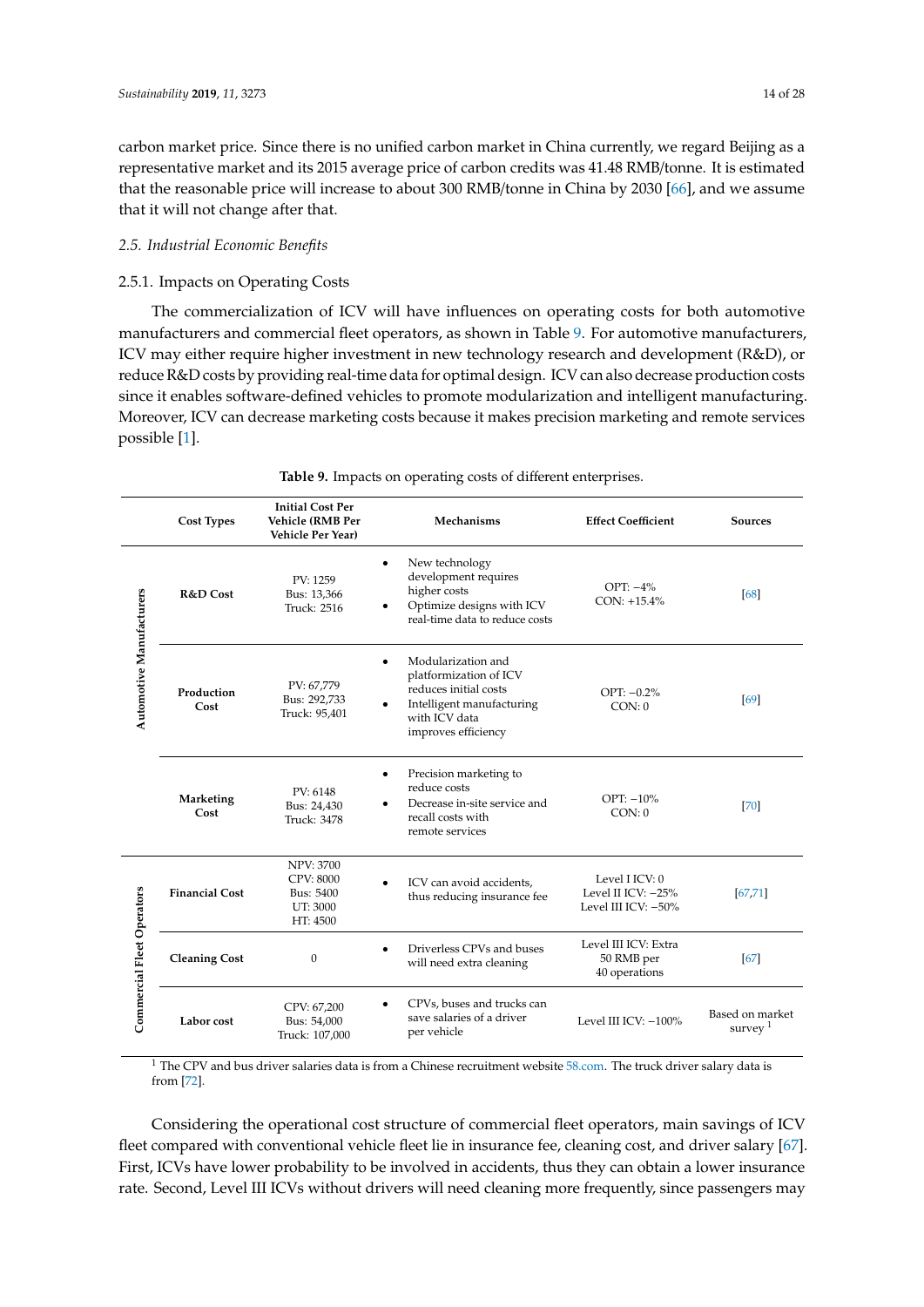pollute their cockpits during nondriving activities. Third, Level III ICVs need no drivers and save labor costs. For different types of vehicles, these costs are estimated separately. Particularly, these cost savings are supposed to be the main target for automotive industry to develop ICVs, hence we presume that they will be the same for both OPT and CON scenarios.

#### 2.5.2. Impacts on Income

ICV can not only cut down diverse costs, but also generate income for automotive manufacturers. Under the OPT scenario, an increasing user value will be realized because ICVs can strengthen the bond between users and product providers. First of all, customers are willing to pay incremental prices for ICV functions and devices. Then, users are able to enjoy digital automotive services such as on-site maintenance, intelligent charging, and online financial services, via ICVs' communication abilities. Finally, the big data generated by ICVs may allow the automotive industry to cooperate with other industries like tourism, e-commerce, and smart home. Table [10](#page-14-1) shows ICVs' impacts on user values, and the same values are assumed for all vehicle types. However, users may also regard all these products and services as regular updates and will pay nothing more under the CON scenario.

<span id="page-14-1"></span>

| <b>Value Types</b>                                 | <b>Mechanisms</b>                                                                                                                                       | <b>Additional Values of ICVs</b> | <b>Sources</b> |           |          |
|----------------------------------------------------|---------------------------------------------------------------------------------------------------------------------------------------------------------|----------------------------------|----------------|-----------|----------|
|                                                    |                                                                                                                                                         | Level I<br>Level II              |                | Level III |          |
| <b>Product Value</b><br>(RMB per vehicle)          | Extra value that consumers<br>٠<br>are willing to pay for<br><b>ICV</b> functions                                                                       | 23,504                           | 33,580         | 38,866    | [35, 73] |
| <b>Service Value</b><br>(RMB per vehicle per year) | More digital services related<br>to vehicle usage, such as<br>insurance and maintenance<br>Higher user loyalty and<br>$\bullet$<br>longer service cycle | 187                              | 280.5          | 374       | [68]     |
| Data Value<br>(RMB per vehicle per year)           | Integrated into the products<br>and services of other<br>industries such as tourism,<br>e-commerce, and<br>smart home                                   |                                  | 374            | 561       | [68]     |

**Table 10.** Impacts on user values of automotive manufacturers under the OPT scenario.

#### *2.6. Implementation Costs*

#### <span id="page-14-0"></span>2.6.1. Vehicle Costs

Though implementation of ICVs will generate a variety of benefits, extra fixed cost and variable cost are required for the fleet to achieve these goals. The extra fixed cost is the purchase cost of ICV hardware and software. In the absence of statistics for ICV prices, this paper employed a learning curve model to predict the extra fixed cost, as shown in Equation (16). Thus, the initial prices are needed to estimate the future ones. For Level I ICV, Archambault, Delaney, et al. [\[74\]](#page-27-2) surveyed its content increases per vehicle, and the prices of Tesla Autopilot and Google autonomous vehicles are assumed as the initial values for Level II and III ICVs. Therefore, the extra fixed costs for the different ICVs are \$765 (4765 RMB), \$5000 (33,142 RMB), and \$150,000 (934,260 RMB) in 2015, respectively.

$$
FixedCost_{y,i} = FixedCost_{0,i} \times [\sum_{2015}^{y} (Sale_y \times \beta_{y,i})]^{-r}
$$
\n(16)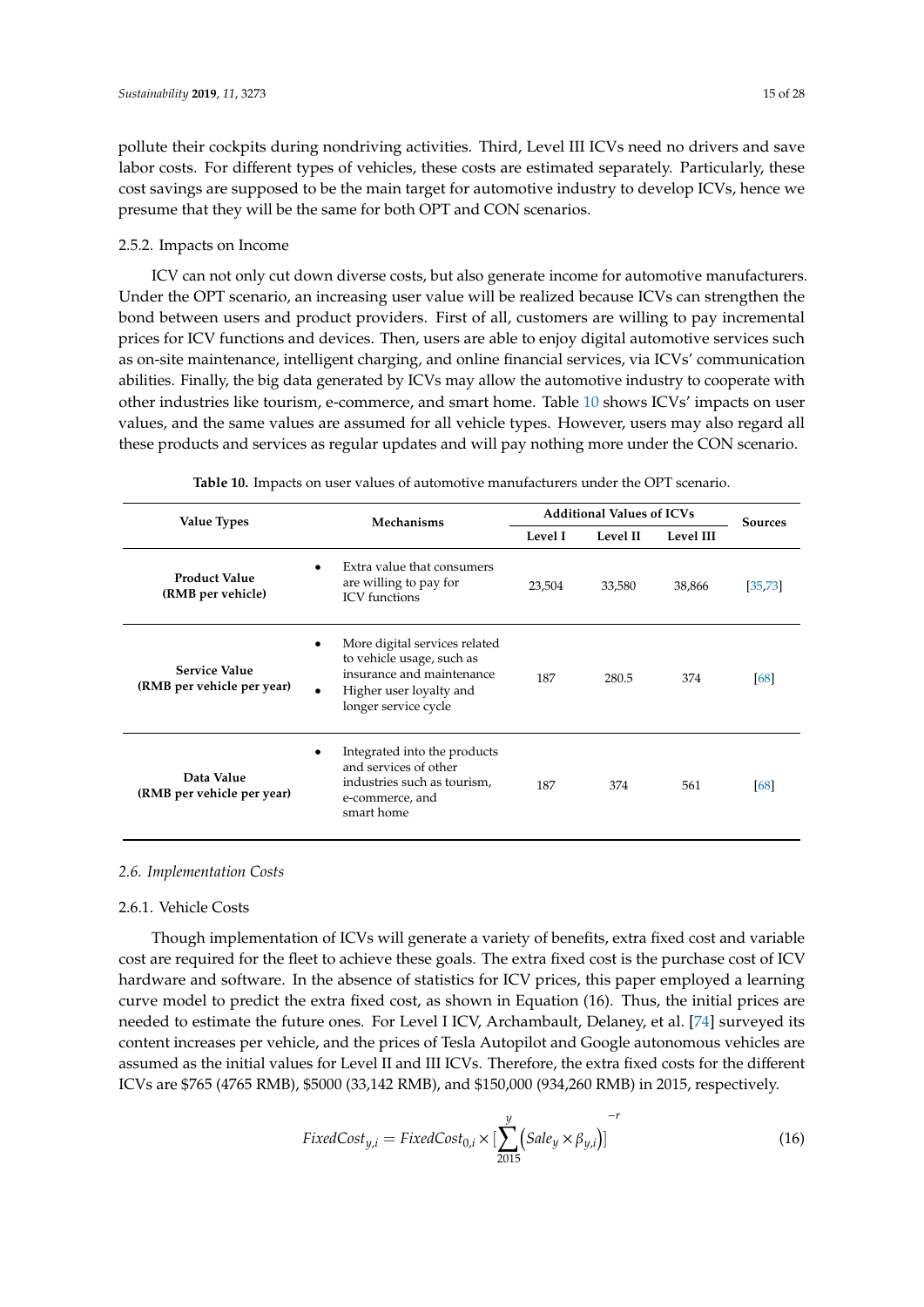where, *FixedCosty*,*<sup>i</sup>* is the extra fixed cost for level *i* ICV in year *y* (RMB per vehicle); *FixedCost*0,*<sup>i</sup>* is the extra fixed cost of the first production for level *i* ICV (RMB per vehicle), which is calibrated with aforementioned values; 2<sup>-*r*</sup> is the progress ratio, which implies how the cost could be decreased when cumulative production is doubled. Since there is no experience data for ICV production, the progress ratio of Ford Model T is considered as a reference: 85% [\[75\]](#page-27-3). According to this model, the extra prices for each level ICV will drop down to 1398, 9559, and 124,665 RMB at the beginning of commercialization in 2025, and even only about 1079, 4829, and 22,503 RMB in 2050.

Extra variable cost includes the maintenance cost and communication cost when passengers use ICV functions. The annual maintenance cost of ICV hardware and software is about 10% of the extra fixed cost. According to statistical bulletins of Chinese communications industry in 2017 to 2018, a mobile network user spends around 536 RMB on mobile data yearly on the average. We assume that Level III ICVs will double this cost because both passengers and vehicles will need such communication services. Hence, the communication costs for the different ICVs are 536, 804, and 1072 RMB per vehicle per year, respectively.

#### 2.6.2. Infrastructure Costs

Level II and III ICVs require not only upgrading of vehicles, but also construction and operation of new infrastructure [\[2\]](#page-23-1). Two kinds of key infrastructure are studied, i.e., V2I road infrastructure and high-definition (HD) maps. All these constructions may be completed by 2025, according to the plans and roadmaps of Chinese government.V2I road infrastructure is composed of roadside units, traffic signal controllers, security management systems, and other elements. Thus, its deployment triggers more designing and planning, hardware purchasing, and installation and inspection costs. There are hardly any detailed cost analyses about V2I infrastructure in China, hence these costs are evaluated based on the report of U.S. Department of Transportation [\[76\]](#page-27-4). Furthermore, there are two types of V2I technologies: Dedicated short range communication (DSRC) and cellular V2I (C-V2I) communication. DSRC offers a safe, robust, and well-developed solution, which has been deployed in many countries such as U.S. and Japan. C-V2I is featured with higher throughput and mobility at lower costs, but its deployment still demands progress in reliability and commercialization [\[77\]](#page-27-5). The recent ICV policies in China tend towards the C-V2I solution, so it is believed that C-V2I infrastructure will be implemented. Since there is no relative cost study in the C-V2I solution, the same unit values with DSRC are supposed, as shown in Table [11.](#page-15-0)

| [76]<br>Infrastructure<br>V2I Road | <b>Cost Types</b> |                                        | Assumptions                                                                                     | <b>Cost Per Unit</b><br>(RMB) | <b>Total Cost</b><br>(Billion RMB) |
|------------------------------------|-------------------|----------------------------------------|-------------------------------------------------------------------------------------------------|-------------------------------|------------------------------------|
|                                    | DSRC              | V2I Roadside Unit Construction         | A roadside unit per 600 m                                                                       | 109,620                       | 1480.86                            |
|                                    |                   | V2I Backhaul Network Construction      | There are respectively 1500, 1000,<br>and 500 systems in tier 1, 2-3 and<br>4-5 cities in China | 249,136                       | 59.29                              |
|                                    |                   | Traffic Signal Control System Updating |                                                                                                 | 19,931                        | 4.74                               |
|                                    |                   | Annual Maintenance                     | Mainly for roadside units                                                                       | 18,997 per year               | 256.63 per year                    |
|                                    | $C-V2X$           | V2I Roadside Unit Construction         | Doubling communication range of<br>DSRC, a road unit per 1200 m                                 | 109,620                       | 740.43                             |
|                                    |                   | V2I Backhaul Network Construction      | Based on existing 4G base stations                                                              | 18,685                        | 69.51                              |
|                                    |                   | Traffic Signal Control System Updating | The same with DSRC                                                                              | 19,931                        | 4.74                               |
|                                    |                   | Annual Maintenance                     | Mainly for roadside units                                                                       | 18,997 per year               | 128.32 per year                    |
| Maps<br>읖                          |                   | Professional mapping                   | \$5000 cost per kilometer [78]                                                                  | 31,142/km                     | 252.42                             |
|                                    |                   | Crowdsourcing updating                 | Semidynamic information,<br>upgrading per 30 seconds, cost<br>rate at 2 cents per mile [79]     | $0.077$ /km                   | 328.04 per year                    |

<span id="page-15-0"></span>**Table 11.** Infrastructure costs for ICV deployment. DSRC: Dedicated short range communication. V2I: Vehicle-to-infrastructure.

HD maps are essential to ICVs because they can provide dynamic surrounding information and a priori knowledge to assist in environment perception and route planning. However, they also require greater expenses due to higher precision and more frequent updates than normal navigation maps.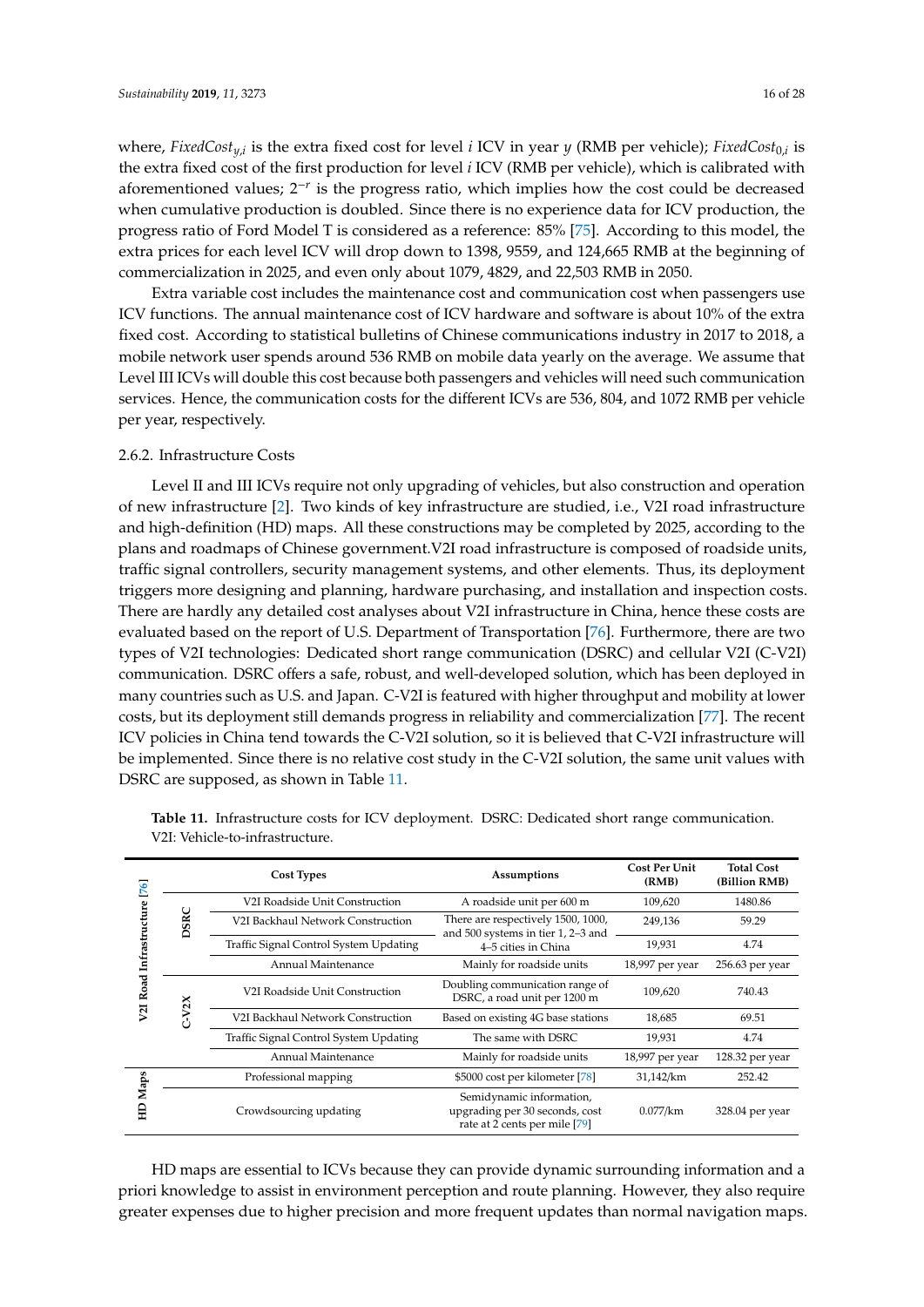The data collection of HD maps can either be accomplished by specialized mapping vehicles with expensive devices like LiDARs and stereo cameras, or utilize crowdsourcing method by gathering data from running vehicles equipped with cheap sensors. The former has advantages of high precision and reliability, while the latter costs less and offers real-time updates. Therefore, a major solution to produce HD maps is to collect the initial data by professional mapping teams, and update them by numerous daily users. Their expenses are estimated based on a market survey, as indicated in Table [11.](#page-15-0)

### <span id="page-16-0"></span>**3. Results**

Based on the assessment methods and data, we conducted a comprehensive benefit and cost analysis of ICV deployment in China from 2015 to 2050. Figure [5](#page-16-1) indicates the results under two scenarios. Under the OPT scenario, ICVs can generate 2.24, 10.46, and 24.02 trillion RMB of socioeconomic benefits in 2030, 2040, and 2050, respectively. Under the CON scenario, these values reduce to 0.28, 4.59, and 13.25 trillion RMB. The benefits will experience a rapid growth after 2030, when Level III ICVs start to enter the market on a large scale. Nonetheless, in the primary stage under the CON scenario, the increases in traffic accidents and energy consumption due to incremental fleet VKT may offset the positive effects of ICVs, which lead to a slightly negative result before 2025.

<span id="page-16-1"></span>

(**b**)

Figure 5. Comprehensive benefits of ICV deployment in China: (a) OPT scenario; (b) CON scenario.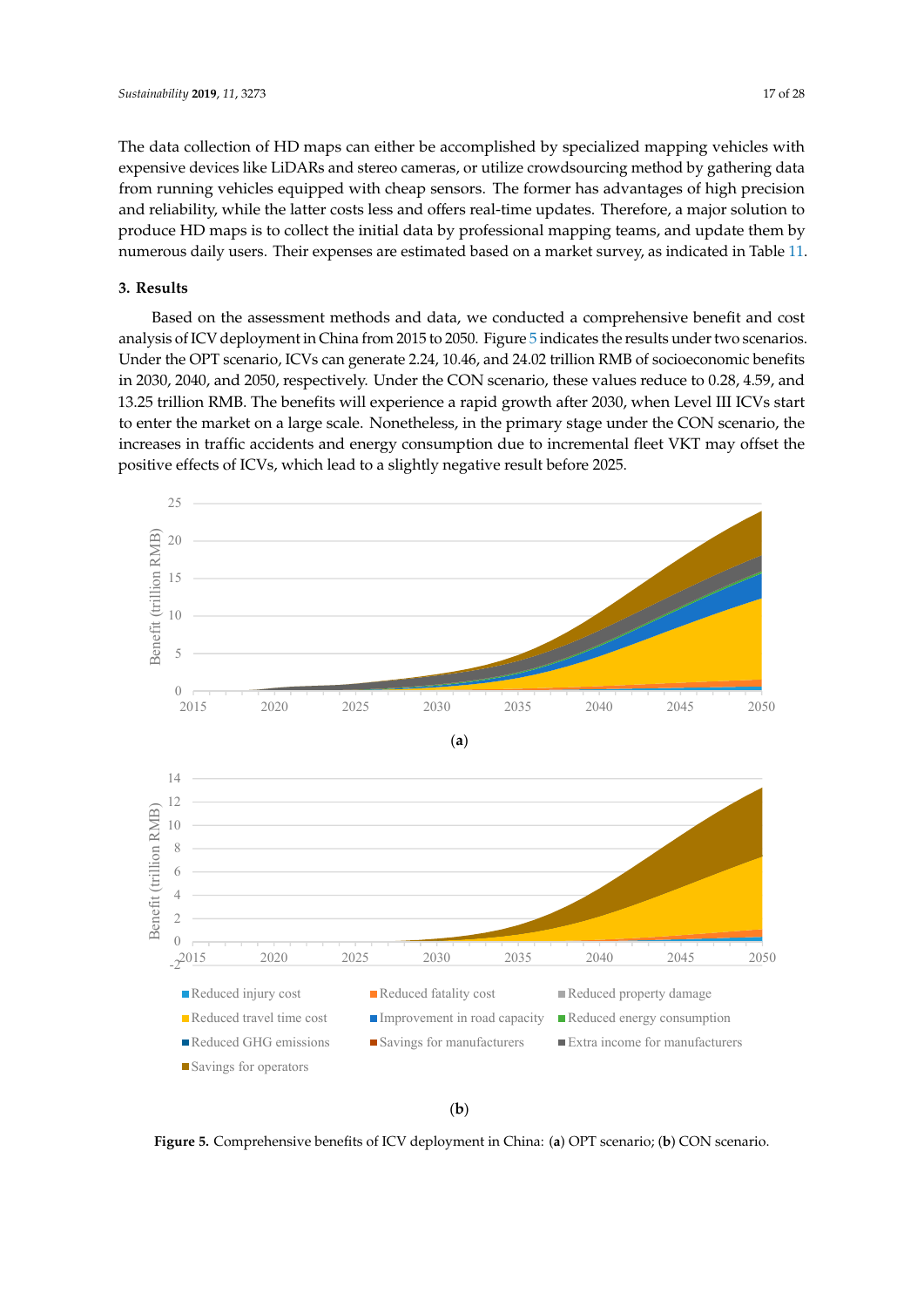#### *3.1. Di*ff*erent Types of Benefits*

As shown in Figure [5,](#page-16-1) different types of benefits can be compared. Though many people have put particular emphasis on the safety benefits of ICVs, the results state that travel time cost savings may be the most significant effect. For both the OPT and CON scenarios, the reduced time costs will account for nearly half of the whole benefits, reaching 6.37 to 10.82 trillion RMB in 2050. The decrease in operating costs of fleet operators also plays a large part, with 5.90 trillion RMB in 2050. Under the OPT scenario, the improvement in road capacity will save a large amount of investment, which can be up to 3.33 trillion RMB. However, if this effect is ignored conservatively, the avoidance of fatalities and injuries would become a major contributor, corresponding to 655.26 to 924.45 billion RMB and 441.73 to 617.97 billion RMB, respectively.

More specifically, from the aspect of road safety, ICVs will save 13,099 lives and reduce 34,848 injuries in 2030 under the OPT scenario, which are 21.85% and 17.10% fewer than the BAU scenario, respectively. These numbers may go up to 53,759 and 179,683 by 2050, meaning reduction rates of 85.68% and 84.22%, thanks to the widespread application of Level III ICVs. However, things are different when we consider the CON scenario. In 2030, there will be 4482 more injured people. This is because although accident risk drops, the fleet exposure increases by almost 10% and leads to more accidents on the road. Nonetheless, this negative impact will disappear by around 2033, and all accidents will decline by about 60% in 2050.

As for traffic benefits, Level II and III ICVs show high potential in enhancing road capacity under the OPT scenario. Among all the road types, national and provincial highways have the greatest increase by 6.6% in 2030 and 121.84% in 2050. The capacity of all kinds of highways can be improved by up to more than 70%, since they permit higher design speeds. Meanwhile, urban and rural roads only have the potential to raise their capacity by no more than 50% in 2050. ICVs will also reduce travel time on different roads. An optimistic estimation is that 46.40% of travel time can be saved on second trunk roads in 2050, while the reduction will be less than 20% on highways. Additionally, the conservative results indicate that express ways will have the most significant effect, with a decrease proportion of only 10.31%. There is almost no decline in travel time on highways. Therefore, we mainly considered the time-saving effects in urban areas, and an ICV can save 1.0 to 7.7 minutes per trip in 2050. Since CPVs and urban buses (UBs) run on roads for a long period per day and carry most passengers, they will have the highest time cost savings.

ICVs can also contribute to energy savings and emissions reduction. Since the Chinese government is sparing no effort in promoting new energy vehicles, the fleet energy will decline quickly in the next few decades under the BAU scenario, and ICVs may be conducive to this target. If we can take advantage of the positive impacts of ICVs on energy efficiency and avoid noticeable VKT growth, a total energy saving of 17.86 million tonnes of oil equivalent (Mtoe) can be anticipated in 2030, which accounts for 10.63% in the fleet energy consumption in the BAU scenario. Furthermore, in 2050, this proportion will increase to 27.22%, meaning a decline of 35.68 Mtoe. However, under the CON scenario, the fleet energy consumption will increase by 1.78% in 2030 and 10.54% in 2050, since ICVs induce more people to travel in automobiles, and highway vehicles can operate at higher speeds which cause greater air drag. Additionally, the fleet GHG emissions will present a similar trend due to its linear dependence on energy consumption. The total emissions may either decrease by 77.74 and 150.07 million tonnes of  $CO_2$  equivalent (Mt  $CO_2$  eq.) in 2030 and 2050, or increase by 12.91 and 54.06 Mt  $CO_2$ eq., respectively.

#### *3.2. Benefits for Di*ff*erent Types of Vehicles*

All types of vehicles can benefit from ICV technologies. Owing to the large stock amount, NPVs will take up about 50% or more of the whole fleet benefits, as shown in Figure [6a](#page-18-0),b. Therefore, NPVs are supposed to be the major market for large-scale applications of ICVs. Moreover, all vehicle types will face a temporary rise in social costs due to the negative effect of VKT growth under the CON scenario, especially for highway vehicles with higher energy consumption.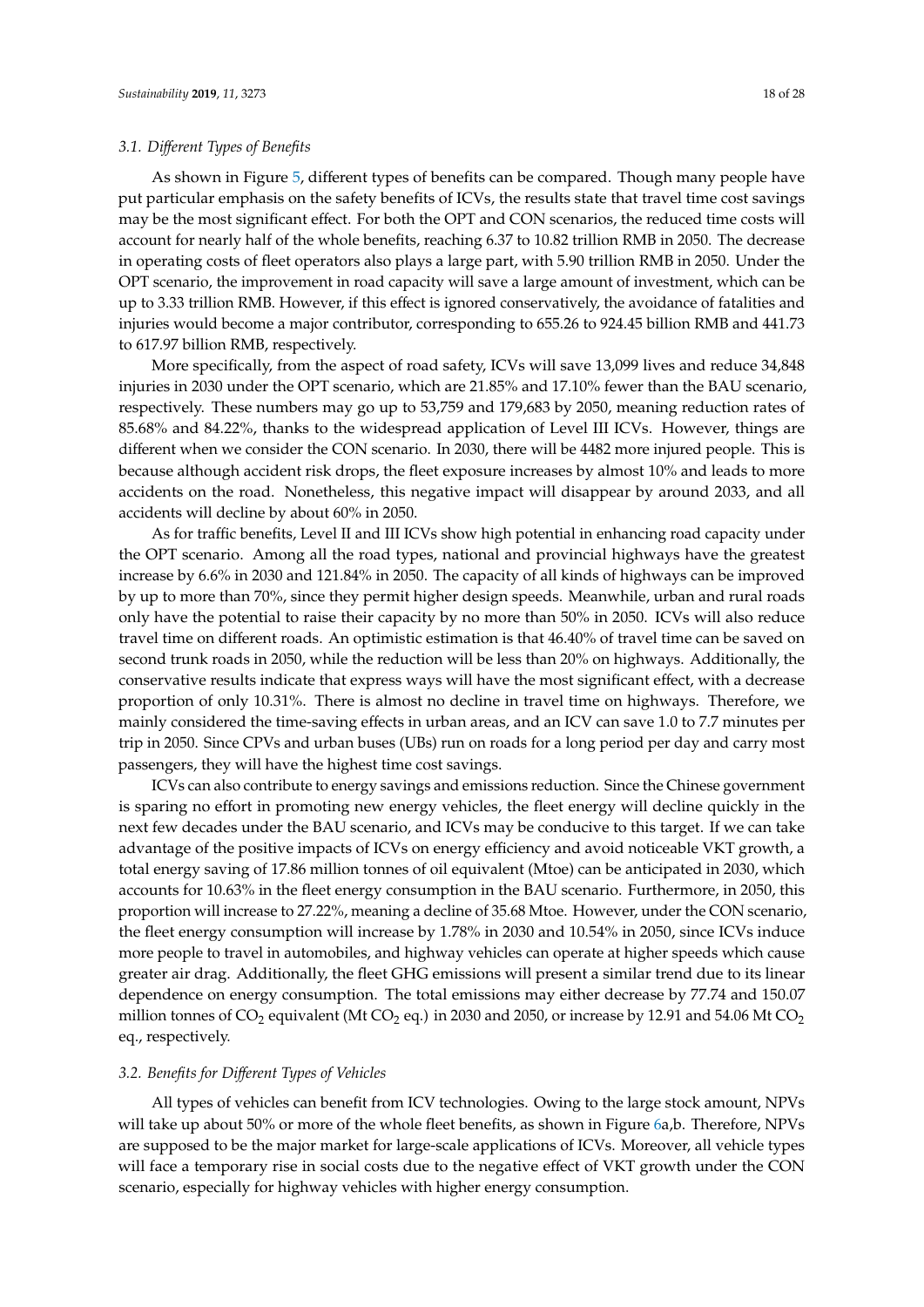<span id="page-18-0"></span>

Figure 6. Comprehensive benefits of different vehicle types: (a) Total benefit under the OPT scenario; (b) total benefit under the CON scenario; (c) benefit per vehicle under the OPT scenario; (d) benefit per vehicle under the CON scenario.

Figure 6c,d indicate the distinction among the per-vehicle comprehensive benefits of different Figure [6c](#page-18-0),d indicate the distinction among the per-vehicle comprehensive benefits of different vehicle types. NPVs have a relatively low per-vehicle value, since other commercial vehicle types will vehicle types. NPVs have a relatively low per-vehicle value, since other commercial vehicle types will obtain extra savings in labor costs after Level III ICVs enter the market on a large scale in 2030. Urban obtain extra savings in labor costs after Level III ICVs enter the market on a large scale in 2030. Urban vehicles have higher benefits than highway vehicles as reduced time costs contribute to a major part of of the total benefits. For the same reason, urban buses and CPVs with the most passenger person– the total benefits. For the same reason, urban buses and CPVs with the most passenger person–time on roads will acquire the highest value per unit. Hence, the government and industry should give priority to early deployment in these fields. It is estimated that each urban bus can generate 26,405 to<br> $F_1$  012 DMB 26,405 to 71,013 RMB of total benefits by 2030, and 639,393 to 1,072,641 RMB annually by 2050. 71,013 RMB of total benefits by 2030, and 639,393 to 1,072,641 RMB annually by 2050.

#### *3.3. Cumulative Cost–Benefit Analysis 3.3. Cumulative Cost–Benefit Analysis*

and benefits were analyzed with present values in 2015, as shown in Figure [7.](#page-19-0) The cumulative benefits will experience a rapid growth after 2030, thanks to the popularization of Level III ICVs. Meanwhile, the annual cost will gradually level off since the early infrastructure construction will be finished by 2025, and ICV prices will drop down to an affordable level. All inputs can be recovered by 2028 under the OPT scenario, but this will be delayed until 2048 if all conservative assumptions are made. However, the cumulative benefit-cost ratio (BCR) could reach 1.15 to 3.06 by 2050, indicating the economic rationality and feasibility of ICV deployment under all scenarios. The deployment of ICVs requires a long period and huge investments, thus the cumulative costs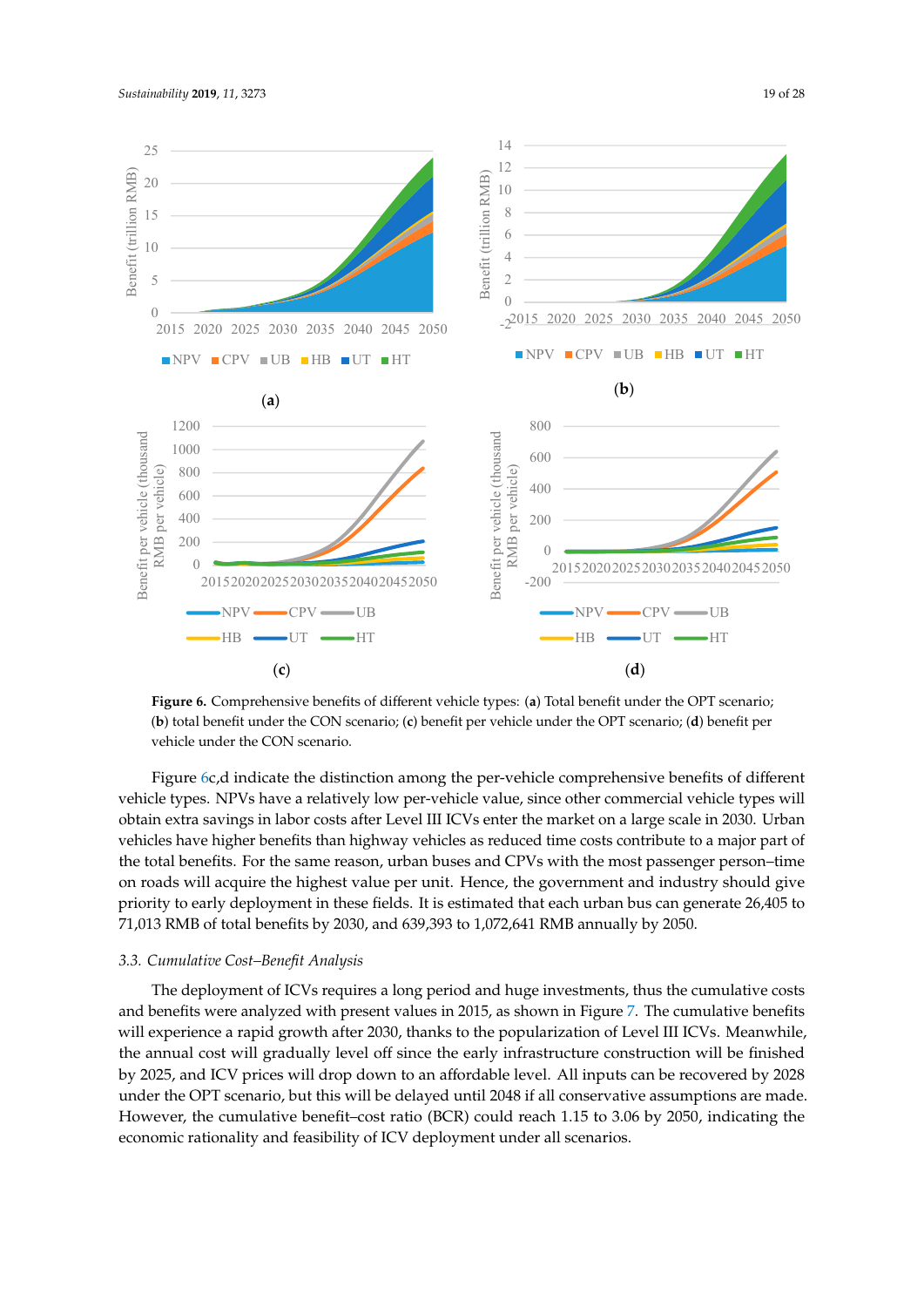<span id="page-19-0"></span>

Figure 7. Cumulative benefits and costs of ICV deployment: (a) OPT scenario; (b) CON scenario.

Furthermore, in this paper, safety, traffic, and environmental benefits are defined as social public benefits pay more attention to industrial economic benefits. Under the OPT scenario, if industrial economic benefits or social public benefits are considered alone, the break-even point will be put off until 2033 or 2042. Under the CON scenario, the country cannot recover all costs with either type of benefits.<br>Therefore, the general consensus and cooperation between government and industry are necessary to Therefore, the general consensus and cooperation between government and industry are necessary to take full advantage of ICVs. benefits, which are the main concern of government. Additionally, automotive and other industries  $m$ al cumulative and other matrice

#### implementation costs of expensive Level III  $\mathcal{L}$  and  $\mathcal{L}$  $\mathcal{L}$ . In pace, a fluxulative BCR at 1.53  $\mu$ *3.4. Impacts of Car Sharing 3.4. Impacts of Car Sharing*

If household vehicles are partly replaced by sharing vehicles, the total benefits under CS scenarios and 2045. cumulative BCR at 1.53 to 3.53 is expected in 2050, and all the costs will be recouped between 2028 and 2045. costs of expensive Level III NPVs can be cut down by more than 20% in the end. Hence, a higher impair the ICVs' potential to improve traffic efficiency and save travel time. However, car sharing will will lead to a decrease in the manufacturers' revenue, and the lower fleet penetration rate will also np<br>Isc<br>11<br>nd also greatly reduce operating costs since fewer human drivers are needed. Moreover, implementation will become a little higher at 14.93 to 24.95 trillion RMB in 2050, as shown in Figure [8.](#page-19-1) Fewer NPV sales cumulative present value of the present value of the sense of the present value of the sense of the sense of the sense of the sense of the sense of the sense of the sense of the sense of the sense of the sense of the sense

<span id="page-19-1"></span>

benefits and costs under CS scenarios. Figure 8. Impacts of car sharing: (a) Comprehensive benefits under different scenarios; (b) cumulative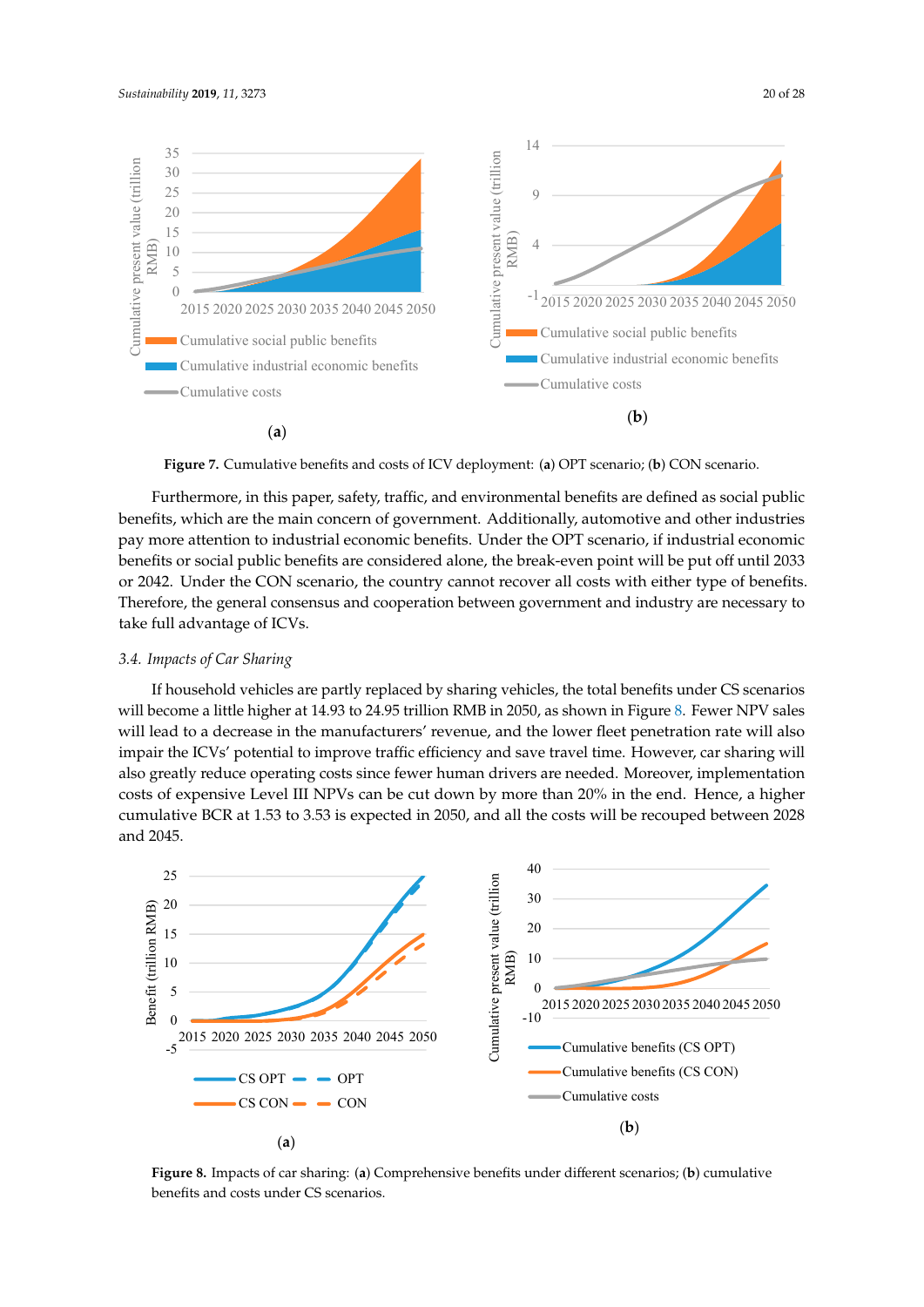#### <span id="page-20-0"></span>**4. Discussion: Sensitivity Analysis**

As stated in the introduction, the effects of ICVs are complicated and may be influenced by many factors. To have a further discussion about uncertainties, several sensitive analyses were conducted.

#### *4.1. Technology Factor*

The socioeconomic impacts of ICV technologies vary from level to level. To distinguish their effects, their comprehensive benefits were compared under the same deployment conditions, with 100% fleet penetration and other technology and economic assumptions in 2050. Figure [9](#page-20-1) shows the results under both scenarios. In consideration of the OPT scenario, the annual BCRs were 6.62, 11.56, results under both scenarios. In consideration of the OPT scenario, the annual BCRs were 6.62, 11.56, and 8.61 for each level. Level II ICV had the highest cost-effectiveness, since it can provide a large and 8.61 for each level. Level II ICV had the highest cost-effectiveness, since it can provide a large amount of traffic and environmental benefits at a relatively low price. Both social public benefits and amount of traffic and environmental benefits at a relatively low price. Both social public benefits and industrial economic benefits can cover all of the costs for the three levels. However, under the CON industrial economic benefits can cover all of the costs for the three levels. However, under the CON scenario, the ratios declined to −0.62, 3.22, and 4.22. Negative impacts appeared for Level I ICV as the increasing fleet VKT caused more accidents and energy consumption, while also enhancing the increasing fleet VKT caused more accidents and energy consumption, while also enhancing the operating costs of the automotive industry. Furthermore, Level III ICV always generated the greatest industrial economic benefits, which is an important reason why many automotive and technology operating costs of the automotive industry. Furthermore, Level III ICV always generated the greatest companies endeavor to directly develop high-level ADS.

<span id="page-20-1"></span>

Figure 9. Comparative CBA of different levels of ICV, with a penetration rate at 100% in 2050: (a) OPT scenario; (**b**) CON scenario. BCR: Benefit–cost ratio. scenario; (**b**) CON scenario. BCR: Benefit–cost ratio.

### *4.2. Deployment Factor 4.2. Deployment Factor*

The aforementioned results show that reduced time costs in traffic benefits and reduced labor in industrial economic benefits are major contributors to the comprehensive benefits. Nonetheless, it may be hard to achieve these goals due to several realistic deployment constraints. The reduction in travel time values depends on the premise that ICVs can enable production and consumption activities in vehicles. However, some surveys have indicated that more users will tend to take a break or monitor the driving state, which will make hardly any improvements in travel time values. Figure [10a](#page-21-0) shows the result without regard to travel time value changes. In this case, the cost-effectiveness will drop down to 0.64 to 2.29 by 2050, which means it will be impossible to reach the break-even point before 2050 under the CON scenario. Furthermore, in this situation, the social public benefits alone cannot recover the cumulative costs under both scenarios, which entails the involvement of the automotive industry to exploit the economic benefits of ICVs. The aforementioned results show that reduced time costs in traffic benefits and reduced labor costs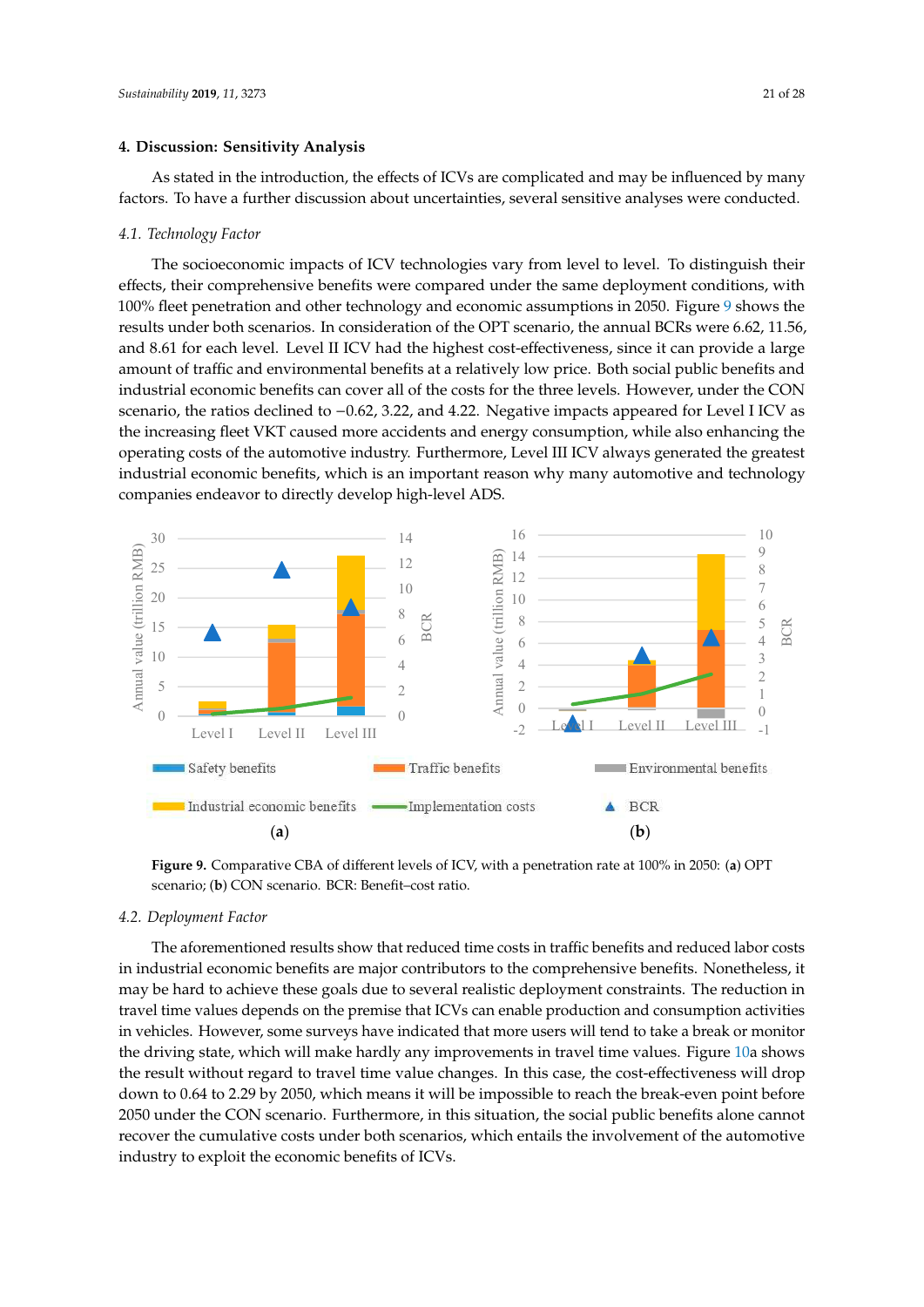<span id="page-21-0"></span>

Figure 10. (a) Sensitivity analysis of travel time value: Without considering travel time value changes; (**b**) Sensitivity analysis of labor cost: Without considering replacement of human drivers. (**b**) Sensitivity analysis of labor cost: Without considering replacement of human drivers.

Another deployment problem is whether human drivers can really be replaced by ADS. Despite Another deployment problem is whether human drivers can really be replaced by ADS. Despite targeting level III ICVs on cancelling human drivers, if they are not safe enough to substitute for targeting level III ICVs on cancelling human drivers, if they are not safe enough to substitute for human drivers, fleet operators will have to create new positions like safety drivers or fleet supervisors to ensure<br> $\frac{1}{2}$ road safety. Thus, labor costs will be inevitable. Figure [10b](#page-21-0) indicates that in this circumstance, the the CON scenario, the industrial economic benefits will face a sharp decline and the break-even point the CON scenario, the industrial economic benefits will face a sharp decline and the break-even point will be put off to later than 2050. Moreover, the automotive industry will not profit from deploying will be put off to later than 2050. Moreover, the automotive industry will not profit from deploying  $\alpha$  decline and the break-even point will be put of the put of the put of the put of the put of the put of the put of the automotive industry  $\alpha$ ICVs unless the government provides investment funds, subsidies, or other favorable policies. investment can still be recouped at the same break-even point under the OPT scenario. However, under

### other favorable policies. *4.3. Cost Factor*

technology solutions and technical progress. Figure [11](#page-22-1) discusses the impact of changes in vehicle fixed costs and V2I road infrastructure costs. Since historical data of ICV production are not available, the progress ratio cannot be determined and may vary in a reasonable range, usually from 70% to 95% [\[75\]](#page-27-3). If the production cost drops more quickly, there will be almost no other extra fixed costs for level III ICVs and the break-even point will be advanced by one to five years. Meanwhile, if the higher progress ratio is applied, level III ICVs will hold an extra cost as high as 288 thousand RMB by 2050. Additionally, the cumulative BCR is only 0.26 to 0.71, which means it will become impossible to recover all of the costs in many years. Two kinds of costs were studied in the CBA results, which are also highly uncertain due to various

V2I road infrastructure costs depend on its technology solution and maturity. If the DSRC solution is adopted, higher infrastructure costs are expected. However, since the infrastructure costs are relatively small when compared with vehicles costs, this variation will only put off the break-even point by three years. Additionally, there will be a tiny decrease in the cumulative BCR, which will be 0.99 to 2.66 by 2050. Therefore, even if C-V2I technology is unable to be implemented in the next few years, DSRC still offers an affordable way of building the essential network environment for ICVs.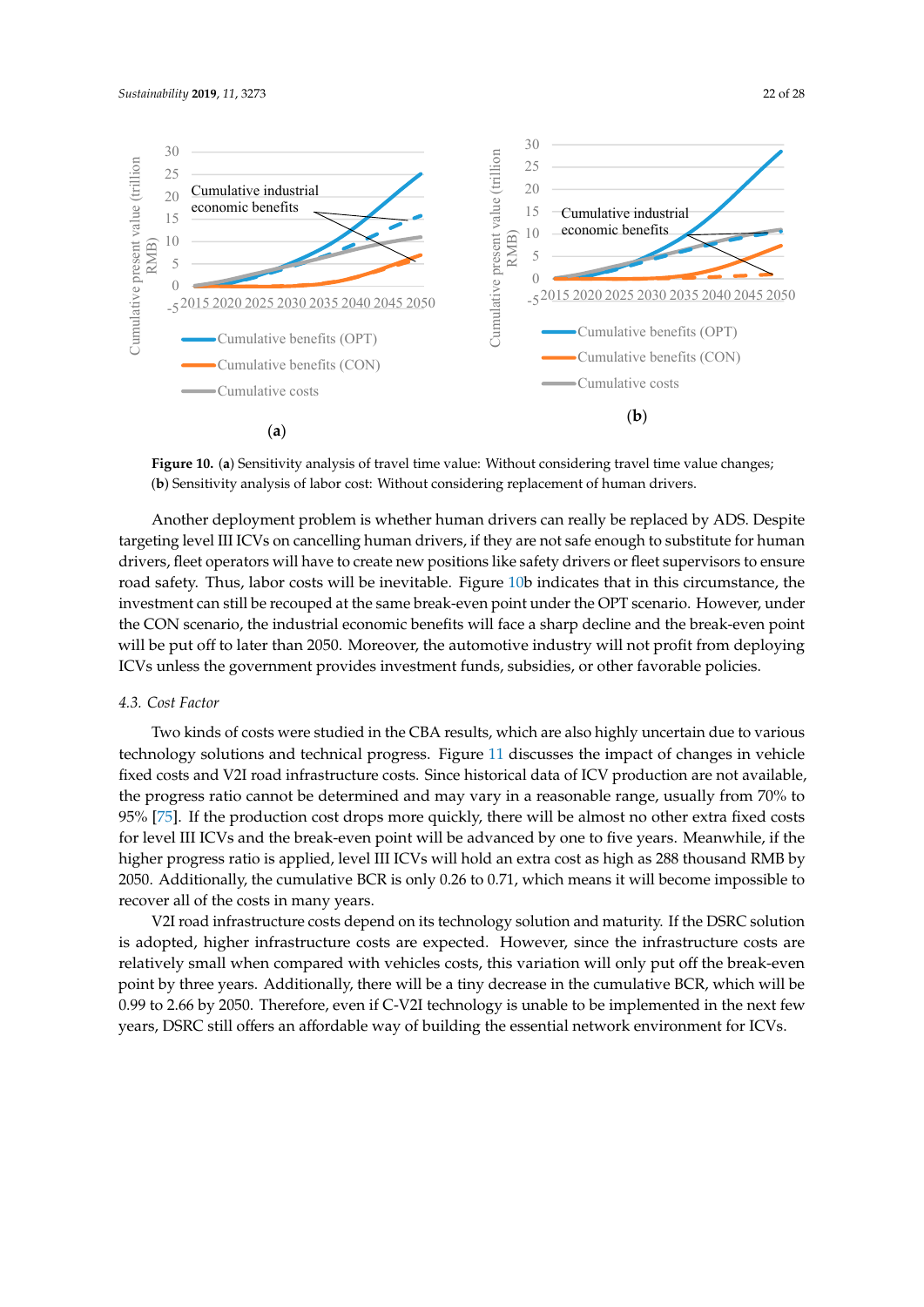<span id="page-22-1"></span>

Figure 11. Sensitive analyses of: (a) vehicle fixed cost; (b) V2I road infrastructure cost.

#### <span id="page-22-0"></span>VOII CURTUS INFRASTRUCTURE CONCLUSION SOLUTION AND MATURITY. IT THE DEPARTMENT ON IT THE DISTRIBUTION AND MATURITY. IT THE DEPARTMENT ON IT THE DEPARTMENT OF THE DISTRIBUTION ON IT THE DEPARTMENT OF THE DEPARTMENT OF THE D **5. Conclusions**

This study established a comprehensive assessment framework to analyze the socioeconomic benefits of ICV deployment. Based on the latest policies, transportation, and market data, we provided an estimation of the future benefits and costs to deploy ICVs in China and investigated some of the key factors that will impact the cost-effectiveness of ICVs. This framework can also be employed for any other country or region to make assessments and suggestions for the government and industry.

The results indicate that according to the official roadmap, the total penetration of ICVs will attain **5. Conclusions**  fleet VKT may also increase by almost 80% in extreme situations, which will offset the benefits from ICV 70.77% by 2030, and all vehicles will be equipped with different ICV technologies after 2047. However, deployment. Therefore, green and sustainable transit modes, like ridesharing and carpooling, may be necessary in the ICV era. In fact, ICV is regarded as the most important solution to facilitate car sharing and travel on demand, which will be conducive to reductions in vehicle stock and VKT [\[2,](#page-23-1)[5\]](#page-23-4). It is estimated that up to 10 household-owned vehicles could be replaced by a sharing vehicle [\[19\]](#page-24-6). Thus, higher benefits and lower costs can be expected to help ICVs achieve better cost-effectiveness, as the results suggest. However, the aim of this paper was to discuss the impacts of ICV technologies rather than business innovations, and only a simplified analysis on car sharing scenarios was conducted. More new travel modes should be considered in the upcoming research agenda, and further thoughtful discussions about the interaction between them and ICVs are necessary to improve this assessment framework, especially when Level III ICVs are accessible.

Different types of benefits were also discussed. First, the increase in fleet VKT under the CON scenario will cause more accidents during the early stage, but with the introduction of Level II and III ICVs, a positive road safety trend can be expected. Second, Level II and III ICVs can significantly improve road capacity by more than doubling as well as save a considerable amount of travel time on urban roads. Third, ICVs will influence the fleet energy consumption and GHG emissions by both increasing use intensity and reducing energy intensity, thus their environmental effects can be either negative or positive. Finally, ICVs are able to enhance industry income and reduce expenditure, and the savings in labor costs through the deployment of Level III ICVs will account for a large part.

By monetizing all the effects, it is estimated that the whole country will obtain 13.25 to 24.02 trillion RMB comprehensive benefits in 2050, among which the reduced time costs and labor costs are major contributors. Though increasing social costs may be possible in the early stage, the cumulative implementation costs can be recovered by 2028 to 2048. Nevertheless, if only the social public benefits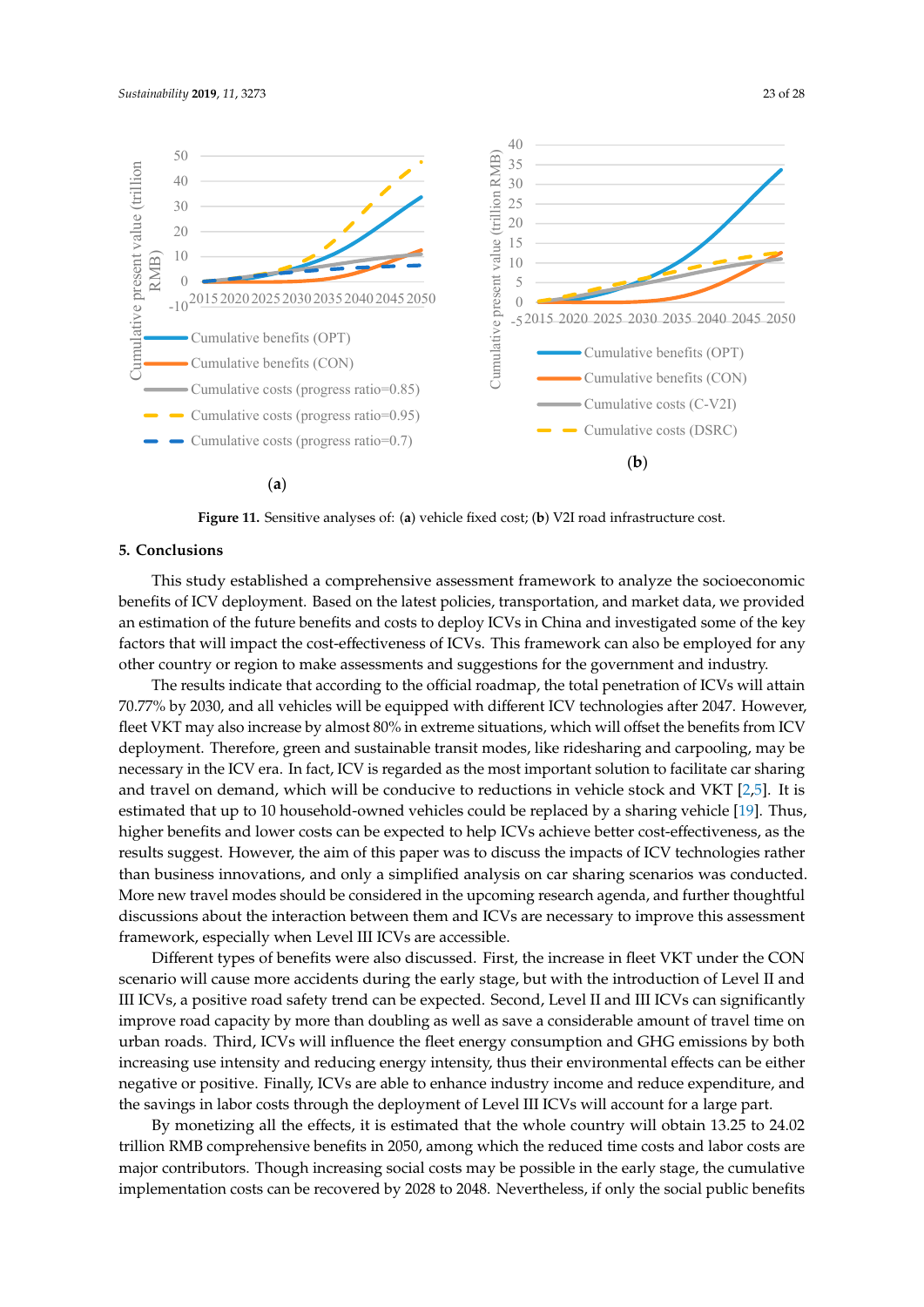or industrial economic benefits are considered, the break-even point will be delayed. Therefore, it is essential for the government and industry to create a new industry organization or partnership, which can exploit all the benefits and split the costs reasonably. Furthermore, CPVs and UBs have the highest benefits per vehicle, which should be the first field of ICV pilot deployment. However, in order to achieve break even, NPV is the most important market for large-scale commercialization.

Some single-factor analyses were also conducted. First, all levels of ICVs could realize high BCRs under the OPT scenario, and Level III ICV had the greatest potential for industrial economic benefits. Then, future in-vehicle applications and functions should be designed to help passengers take advantage of spare travel time. Additionally, if human drivers cannot be totally replaced, the government has to subsidize or fund the industry to promote ICVs. Finally, a rapid decline in ICV price is necessary to guarantee the cost-effectiveness.

This study also has several limitations. First, due to a lack of reliable and systematic data on the effects of ICVs and Chinese contexts, some assumptions and estimations refer to other industries and countries, which may influence the accuracy of the results. Second, there are other factors that may affect the deployment and benefits of ICVs, such as the aforementioned new mobility as well as user acceptance and usage frequency. If vehicle occupants doubt the ICVs' reliability or find them uncomfortable, they may switch off the ICV functions, thus depressing their positive effects. Therefore, more deployment elements should be supplemented in the future. Third, this paper assessed the ICVs' benefits from the perspective of the whole society rather than the stakeholders. A further study is needed to explore the corresponding benefits and costs for different stakeholders as well as how to build a new business model or ecosystem to exploit ICV technologies in a sustainable way.

**Author Contributions:** X.K., F.Z. and Z.L. designed the whole study; X.K. conducted data collection, modeling, results analysis and wrote the original draft paper; F.Z., H.H. and Z.L. revised and edited the paper.

**Funding:** This research was funded by the National Natural Science Foundation of China, grant number U1764265.

**Conflicts of Interest:** The authors declare no conflict of interest.

#### **References**

- <span id="page-23-0"></span>1. Kuang, X.; Zhao, F.Q.; Hao, H.; Liu, Z.W. Intelligent connected vehicles: The industrial practices and impacts on automotive value-chains in China. *Asia Pac. Bus. Rev.* **2018**, *24*, 1–21. [\[CrossRef\]](http://dx.doi.org/10.1080/13602381.2017.1340178)
- <span id="page-23-1"></span>2. Martinez-Diaz, M.; Soriguera, F.; Perez, I. Autonomous driving: A bird's eye view. *IET Intell. Transp. Syst.* **2019**, *13*, 563–579. [\[CrossRef\]](http://dx.doi.org/10.1049/iet-its.2018.5061)
- <span id="page-23-2"></span>3. Bertoncello, M.; Wee, D. Ten Ways Autonomous Driving Could Redefine the Automotive World. Available online: https://www.mckinsey.com/industries/[automotive-and-assembly](https://www.mckinsey.com/industries/automotive-and-assembly/our-insights/ten-ways-autonomous-driving-could-redefine-the-automotive-world)/our-insights/ten-ways[autonomous-driving-could-redefine-the-automotive-world](https://www.mckinsey.com/industries/automotive-and-assembly/our-insights/ten-ways-autonomous-driving-could-redefine-the-automotive-world) (accessed on 27 March 2019).
- <span id="page-23-3"></span>4. The Strategic Advisory Committee of Technology Roadmap for Energy Saving and New Energy Vehicles; SAE-China. *Technology Roadmap for Energy Saving and New Energy Vehicles*; China Machine Press: Beijing, China, 2016.
- <span id="page-23-4"></span>5. Kuhnert, F.; Stürmer, C.; Koster, A. *Five Trends Transforming the Automotive Industry*; PricewaterhouseCoopers GmbH Wirtschaftsprüfungsgesellschaft: Berlin, Germany, 2018; Available online: https://[www.pwc.com](https://www.pwc.com/gx/en/industries/automotive/assets/pwc-five-trends-transforming-the-automotive-industry.pdf)/gx/ en/industries/automotive/assets/[pwc-five-trends-transforming-the-automotive-industry.pdf](https://www.pwc.com/gx/en/industries/automotive/assets/pwc-five-trends-transforming-the-automotive-industry.pdf) (accessed on 5 June 2019).
- <span id="page-23-5"></span>6. Wiethoff, M. *Action for Advanced Driver Assistance and Vehicle Control Systems Implementation, Standardisation, Optimum use of the Road Network and Safety*; SWOV Institute for Road Safety Research: Leidschendam, The Netherlands, 2003.
- <span id="page-23-6"></span>7. Abele, J.; Kerlen, C.; Krueger, S.; Baum, H.; Geißler, T.; Grawenhoff, S.; Schneider, J.; Schulz, W.H. *Exploratory Study on the Potential Socio-Economic Impact of the Introduction of Intelligent Safety Systems in Road Vehicles*; VDI/VDE Innovation + Technik GmbH.; Institute for Transport Economics at the University of Cologne: Teltow, Germany, 2005.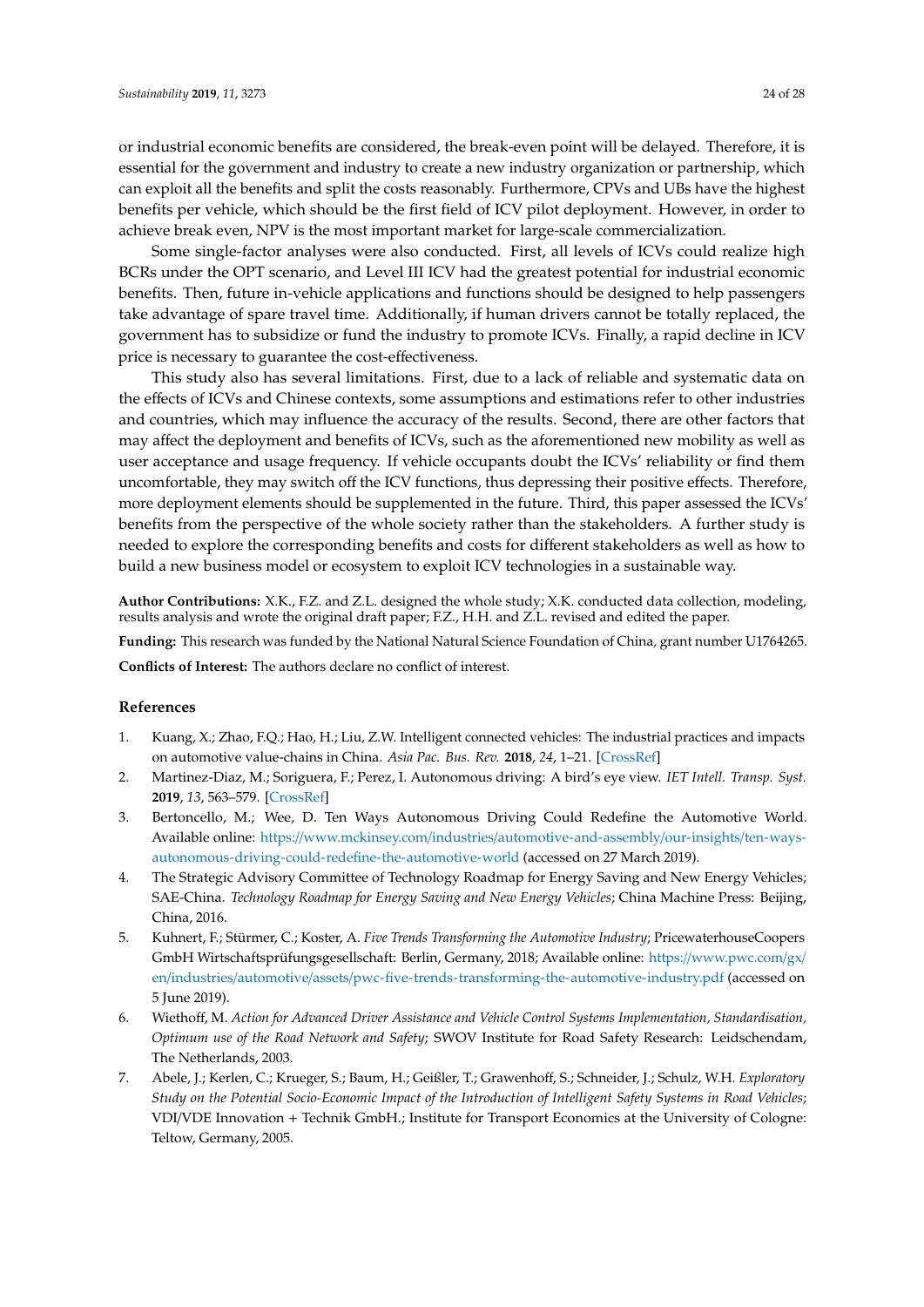- <span id="page-24-0"></span>8. Malong, K.; Wilmink, I.; Noecker, G.; Roßrucker, K.; Galbas, R.; Alkim, T. *Final Report and Integration of Results and Perspectives for Market Introduction of IVSS*; Netherland's Organization for Applied Scientific Research: Delft, The Netherlands, 2008.
- <span id="page-24-1"></span>9. Lu, M.; Wevers, K.; van der Heijden, R.; Marchau, V. Infrastructure measures versus ADAS for traffic safety—Application of the grey relational analysis evaluation method. In Proceedings of the 12th World Congress on Intelligent Transport Systems, San Francisco, CA, USA, 6–10 November 2005; pp. 716–736.
- <span id="page-24-2"></span>10. Psaraki, V.; Pagoni, I.; Schafer, A. Techno-economic assessment of the potential of intelligent transport systems to reduce CO<sub>2</sub> emissions. *IET Intell. Transp. Syst.* **2012**, *6*, 355–363. [\[CrossRef\]](http://dx.doi.org/10.1049/iet-its.2012.0056)
- <span id="page-24-3"></span>11. Benmimoun, M.; Putz, A.; Zlocki, A.; Eckstein, L. euroFOT: Field operational test and impact assessment of advanced driver assistance systems: Final results. In Proceedings of the 34th FISITA World Automotive Congress, Beijing, China, 27–30 November 2012; pp. 537–547.
- <span id="page-24-5"></span>12. Kuang, X.; Zhao, F.; Hao, H.; Liu, Z. Intelligent Vehicles' Effects on Chinese Traffic: A Simulation Study of Cooperative Adaptive Cruise Control and Intelligent Speed Adaption. In Proceedings of the 21st IEEE International Conference on Intelligent Transportation Systems (ITSC) 2018, Maui, HI, USA, 4–7 November 2018; pp. 368–373.
- <span id="page-24-15"></span>13. Kiefer, R.J.; Hankey, J.M. Lane change behavior with a side blind zone alert system. *Accid. Anal. Prev.* **2008**, *40*, 683–690. [\[CrossRef\]](http://dx.doi.org/10.1016/j.aap.2007.09.018) [\[PubMed\]](http://www.ncbi.nlm.nih.gov/pubmed/18329421)
- <span id="page-24-16"></span>14. Lie, A.; Tingvall, C.; Krafft, M.; Kullgren, A. The effectiveness of electronic stability control (ESC) in reducing real life crashes and injuries. *Tra*ffi*c Inj. Prev.* **2006**, *7*, 38–43. [\[CrossRef\]](http://dx.doi.org/10.1080/15389580500346838) [\[PubMed\]](http://www.ncbi.nlm.nih.gov/pubmed/16484031)
- <span id="page-24-14"></span>15. Edwards, M.; Nathanson, A.; Wisch, M. Estimate of Potential Benefit for Europe of Fitting Autonomous Emergency Braking (AEB) Systems for Pedestrian Protection to Passenger Cars. *Tra*ffi*c Inj. Prev.* **2014**, *15*, S173–S182. [\[CrossRef\]](http://dx.doi.org/10.1080/15389588.2014.931579) [\[PubMed\]](http://www.ncbi.nlm.nih.gov/pubmed/25307384)
- <span id="page-24-17"></span>16. Erke, A. Effects of electronic stability control (ESC) on accidents: A review of empirical evidence. *Accid. Anal. Prev.* **2008**, *40*, 167–173. [\[CrossRef\]](http://dx.doi.org/10.1016/j.aap.2007.05.002)
- <span id="page-24-18"></span>17. Ponte, G.; Ryan, G.A.; Anderson, R.W.G. An estimate of the effectiveness of an in-vehicle automatic collision notification system in reducing road crash fatalities in South Australia. *Tra*ffi*c Inj. Prev.* **2016**, *17*, 258–263. [\[CrossRef\]](http://dx.doi.org/10.1080/15389588.2015.1060556)
- <span id="page-24-4"></span>18. Jermakian, J.S. Crash avoidance potential of four passenger vehicle technologies. *Accid. Anal. Prev.* **2011**, *43*, 732–740. [\[CrossRef\]](http://dx.doi.org/10.1016/j.aap.2010.10.020)
- <span id="page-24-6"></span>19. Fagnant, D.J.; Kockelman, K. Preparing a nation for autonomous vehicles: Opportunities, barriers and policy recommendations. *Transp. Res. A Policy* **2015**, *77*, 167–181. [\[CrossRef\]](http://dx.doi.org/10.1016/j.tra.2015.04.003)
- <span id="page-24-7"></span>20. Stephens, T.; Gonder, J.; Chen, Y.; Lin, Z.; Liu, C.; Gohlke, D. *Estimated Bounds and Important Factors for Fuel Use and Consumer Costs of Connected and Automated Vehicles*; National Renewable Energy Lab. (NREL): Golden, CO, USA, 2016.
- <span id="page-24-8"></span>21. Wadud, Z.; MacKenzie, D.; Leiby, P. Help or hindrance? The travel, energy and carbon impacts of highly automated vehicles. *Transp. Res. A Policy* **2016**, *86*, 1–18. [\[CrossRef\]](http://dx.doi.org/10.1016/j.tra.2015.12.001)
- <span id="page-24-11"></span>22. Brown, A.; Gonder, J.; Repac, B. An Analysis of Possible Energy Impacts of Automated Vehicle. In *Lect N Mobil*; Meyer, G., Beiker, S., Eds.; Springer Int Publishing Ag: Cham, Switzerland, 2014; pp. 137–153.
- <span id="page-24-12"></span>23. Friedrich, B. The Effect of Autonomous Vehicles on Traffic. In *Autonomous Driving: Technical, Legal and Social Aspects*; Maurer, M., Gerdes, J.C., Lenz, B., Winner, H., Eds.; Springer Berlin Heidelberg: Berlin/Heidelberg, Germany, 2016; pp. 317–334.
- <span id="page-24-9"></span>24. Boran, C.; Bostrom, O.; Jacobson, B.J.H.; Lie, A.; Sander, U. Saving lives with V2X versus on-board sensing systems -which will be more effective? Technology leadership brief. In Proceedings of the SAE Convergence 2012, Detroit, MI, USA, 16–17 October 2012.
- <span id="page-24-19"></span>25. Harding, J.; Powell, G.; Yoon, R.; Fikentscher, J.; Doyle, C.; Sade, D.; Lukuc, M.; Simons, J.; Wang, J. *Vehicle-to-Vehicle Communications: Readiness of V2V Technology for Application*; DOT HS 812 014; National Highway Traffic Safety Administration: Washington, DC, USA, 2014.
- <span id="page-24-10"></span>26. Rodier, C.J. *Travel E*ff*ects and Associated Greenhouse Gas Emissions of Automated Vehicles*; University of California, Davis: Davis, CA, USA, 2018.
- <span id="page-24-13"></span>27. MacKenzie, D.; Wadud, Z.; Leiby, P. A first order estimate of energy impacts of automated vehicles in the United States. In Proceedings of the Transportation Research Board Annual Meeting, Washington, DC, USA, 12–16 January 2014; TRB Paper No. 14-2193. Available online: https://[faculty.washington.edu](https://faculty.washington.edu/dwhm/wp-content/uploads/2016/01/MacKenzie-Wadud-Leiby-14-2193-as-submitted.pdf)/dwhm/wpcontent/uploads/2016/01/[MacKenzie-Wadud-Leiby-14-2193-as-submitted.pdf](https://faculty.washington.edu/dwhm/wp-content/uploads/2016/01/MacKenzie-Wadud-Leiby-14-2193-as-submitted.pdf) (accessed on 27 March 2019).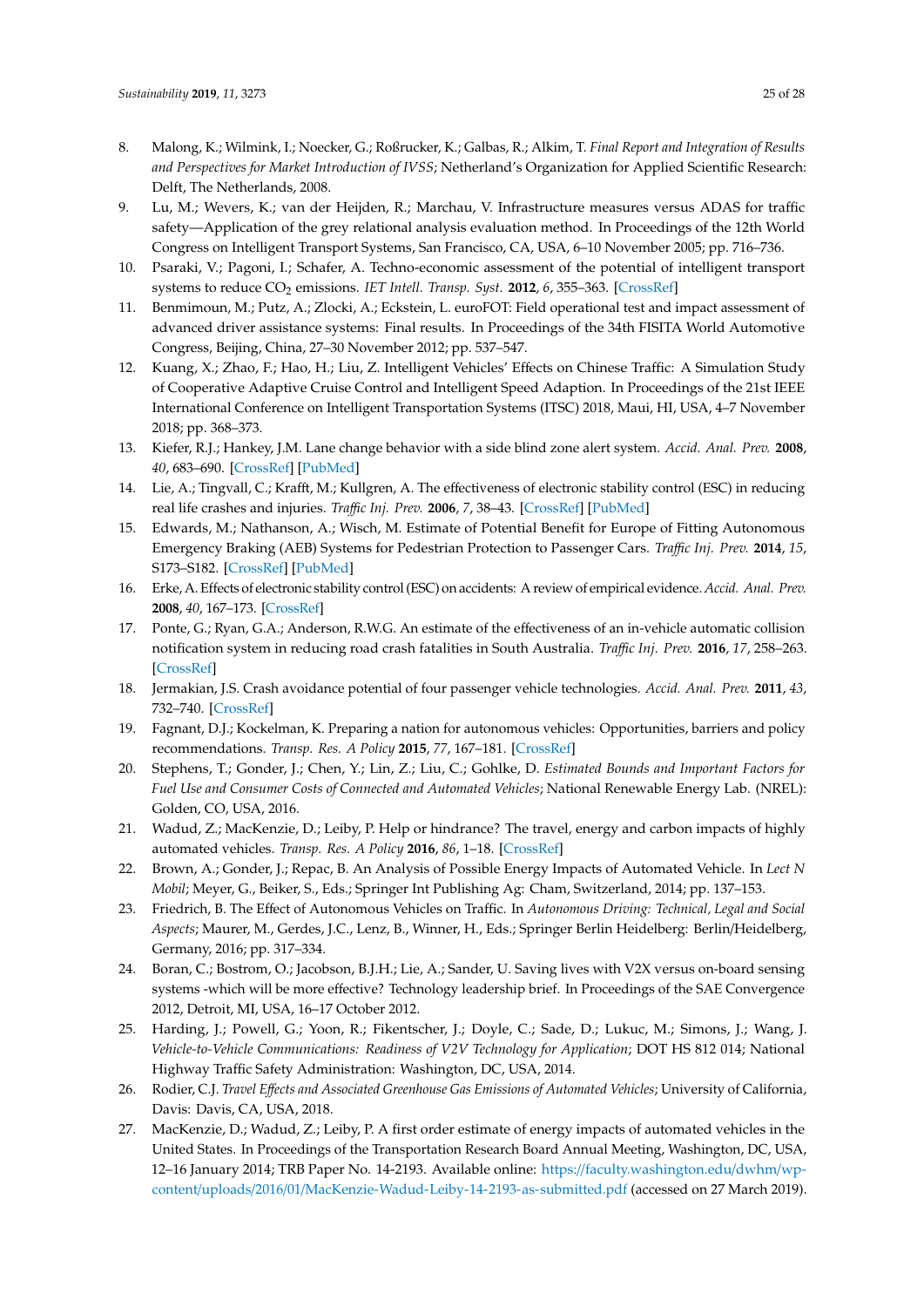- <span id="page-25-9"></span>28. Gucwa, M. Mobility and energy impacts of automated cars. In Proceedings of the Automated Vehicles Symposium, San Francisco, CA, USA, 14–18 July 2014.
- <span id="page-25-0"></span>29. Talebpour, A.; Mahmassani, H.S. Influence of connected and autonomous vehicles on traffic flow stability and throughput. *Transp. Res. C Emerg.* **2016**, *71*, 143–163. [\[CrossRef\]](http://dx.doi.org/10.1016/j.trc.2016.07.007)
- <span id="page-25-1"></span>30. SAE On-Road Automated Vehicle Standards Committee. *Taxonomy and Definitions for Terms Related to Driving Automation Systems for On-Road Motor Vehicles*; SAE International: Warrendale, PA, USA, 2018; Available online: https://[saemobilus.sae.org](https://saemobilus.sae.org/content/j3016_201806)/content/j3016\_201806 (accessed on 27 March 2019).
- <span id="page-25-2"></span>31. Lu, Z.; Zhou, Y.; Cai, H.; Wang, M.; He, X.; Przesmitzki, S. *China Vehicle Fleet Model: Estimation of Vehicle Stocks, Usage, Emissions, and Energy Use-Model Description, Technical Documentation, and User Guide*; Argonne National Lab. (ANL): Argonne, IL, USA, 2018.
- <span id="page-25-3"></span>32. He, N.; Zhao, S.C. Study on Urban Road Impedance Function Model—A Case Study of Dalian City. *J. Highw. Transp. Res. Dev.* **2014**, *31*, 104–108. [\[CrossRef\]](http://dx.doi.org/10.3969/j.issn.1002-0268.2014.02.018)
- <span id="page-25-4"></span>33. United States. *Bureau of Public Roads. Traffic Assignment Manual for Application with a Large, High Speed Computer*; U.S. Dept. of Commerce, Bureau of Public Roads, Office of Planning, Urban Planning Division: Washington, DC, USA, 1964. Available online: https://books.google.com/books/about/[Traffic\\_assignment\\_manual\\_for\\_](https://books.google.com/books/about/ Traffic_assignment_manual_for_applicatio.html?id=gkNZAAAAMAAJ) applicatio.html?id=[gkNZAAAAMAAJ](https://books.google.com/books/about/ Traffic_assignment_manual_for_applicatio.html?id=gkNZAAAAMAAJ) (accessed on 27 March 2019).
- <span id="page-25-5"></span>34. Liu, F.Q.; Zhao, F.Q.; Liu, Z.W.; Hao, H. China's Electric Vehicle Deployment: Energy and Greenhouse Gas Emission Impacts. *Energies* **2018**, *11*, 3353. [\[CrossRef\]](http://dx.doi.org/10.3390/en11123353)
- <span id="page-25-6"></span>35. AUTOTEC. *A Study on Intelligent Vehicle Technology Development Trend and Market Response*; China Automotive Technology & Research Center: Beijing, China, 2016.
- <span id="page-25-7"></span>36. Huo, H.; Zhang, Q.; He, K.B.; Yao, Z.L.; Wang, M.C. Vehicle-use intensity in China: Current status and future trend. *Energy Policy* **2012**, *43*, 6–16. [\[CrossRef\]](http://dx.doi.org/10.1016/j.enpol.2011.09.019)
- <span id="page-25-8"></span>37. Shoup, D.C. Cruising for parking. *Transp. Policy* **2006**, *13*, 479–486. [\[CrossRef\]](http://dx.doi.org/10.1016/j.tranpol.2006.05.005)
- <span id="page-25-10"></span>38. Harper, C.D.; Hendrickson, C.T.; Mangones, S.; Samaras, C. Estimating potential increases in travel with autonomous vehicles for the non-driving, elderly and people with travel-restrictive medical conditions. *Transp. Res. Part. C* **2016**, *72*, 1–9. [\[CrossRef\]](http://dx.doi.org/10.1016/j.trc.2016.09.003)
- <span id="page-25-11"></span>39. Fagnant, D.J.; Kockelman, K.M. Dynamic ride-sharing and fleet sizing for a system of shared autonomous vehicles in Austin, Texas. *Transportation* **2018**, *45*, 143–158. [\[CrossRef\]](http://dx.doi.org/10.1007/s11116-016-9729-z)
- <span id="page-25-12"></span>40. Beijing Transport Institute. *Beijing Transportation Annual Report*; Beijing Transport Institute: Beijing, China, 2018; Available online: http://[www.bjtrc.org.cn](http://www.bjtrc.org.cn/Show/download/id/18/at/0.html)/Show/download/id/18/at/0.html (accessed on 27 March 2019).
- <span id="page-25-13"></span>41. Kulmala, R. Ex-ante assessment of the safety effects of intelligent transport systems. *Accid. Anal. Prev.* **2010**, *42*, 1359–1369. [\[CrossRef\]](http://dx.doi.org/10.1016/j.aap.2010.03.001)
- <span id="page-25-14"></span>42. The Ministry of Public Security. *Annual Statistical Report on Road Tra*ffi*c Accidents 2016*; Traffic Management Research Institute of the Ministry of Public Security: Beijing, China, 2017.
- <span id="page-25-15"></span>43. National Highway Traffic Safety Administration. Fatality Analysis Reporting System (FARS) Encyclopedia. Available online: https://[www-fars.nhtsa.dot.gov](https://www-fars.nhtsa.dot.gov/Main/index.aspx)/Main/index.aspx (accessed on 27 March 2019).
- <span id="page-25-16"></span>44. Wilmink, I.; Janssen, W.; Jonkers, E.; Malone, K.; van Noort, M.; Klunder, G.; Rämä, P.; Sihvola, N.; Kulmala, R.; Schirokoff, A.; et al. *Impact Assessment of Intelligent Vehicle Safety Systems*; Netherland's Organization for Applied Scientific Research: Delft, The Netherlands, 2008.
- <span id="page-25-17"></span>45. Louwerse, W.J.R.; Hoogendoorn, S.P. ADAS safety impacts on rural and urban highways. In Proceedings of the 2004 IEEE Intelligent Vehicles Symposium, Parma, Italy, 14–17 June 2004; pp. 887–890.
- <span id="page-25-18"></span>46. Kusano, K.D.; Gabler, H.; Gorman, T.I. Fleetwide Safety Benefits of Production Forward Collision and Lane Departure Warning Systems. *SAE Int. J. Passeng. Cars-Mech. Syst.* **2014**, *7*, 514–527. [\[CrossRef\]](http://dx.doi.org/10.4271/2014-01-0166)
- <span id="page-25-19"></span>47. Schwesinger, U.; Bürki, M.; Timpner, J.; Rottmann, S.; Wolf, L.; Paz, L.M.; Grimmett, H.; Posner, I.; Newman, P.; Häne, C.; et al. Automated valet parking and charging for e-mobility. In Proceedings of the 2016 IEEE Intelligent Vehicles Symposium (IV), Gothenburg, Sweden, 19–22 June 2016; pp. 157–164. Available online: https://[ieeexplore.ieee.org](https://ieeexplore.ieee.org/document/7535380)/document/7535380 (accessed on 27 March 2019).
- <span id="page-25-20"></span>48. Kaplan, S.; Guvensan, M.A.; Yavuz, A.G.; Karalurt, Y. Driver Behavior Analysis for Safe Driving: A Survey. *IEEE Trans. Intell. Transp. Syst.* **2015**, *16*, 3017–3032. [\[CrossRef\]](http://dx.doi.org/10.1109/TITS.2015.2462084)
- <span id="page-25-21"></span>49. Mittal, A.; Kumar, K.; Dhamija, S.; Kaur, M. Head movement-based driver drowsiness detection: A review of state-of-art techniques. In Proceedings of the 2nd IEEE International Conference on Engineering and Technology, ICETECH 2016, Coimbatore, India, 17–18 March 2016; pp. 903–908.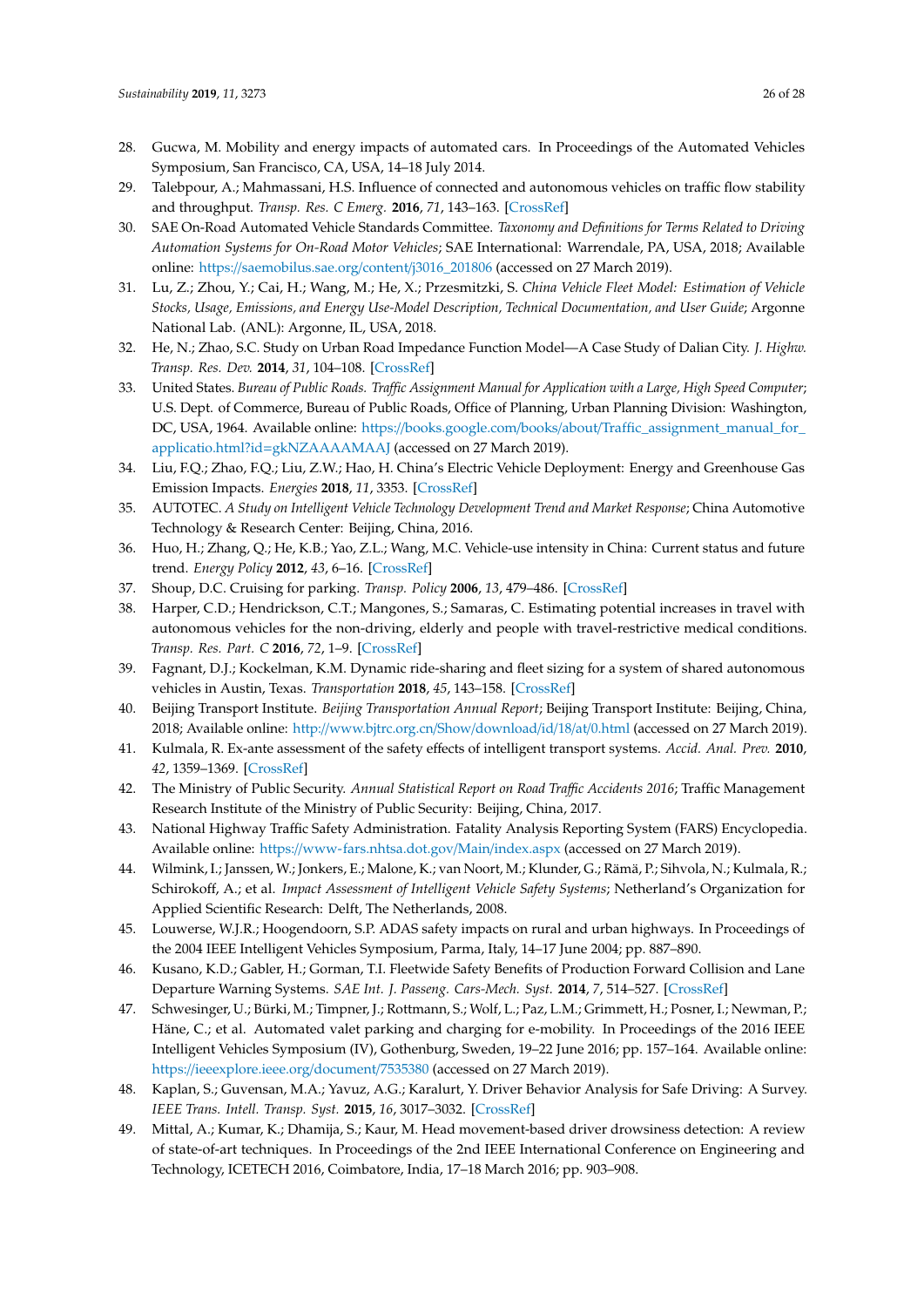- <span id="page-26-0"></span>50. Mathias, M.; Timofte, R.; Benenson, R.; Gool, L.V. Traffic sign recognition—How far are we from the solution? In Proceedings of the 2013 International Joint Conference on Neural Networks (IJCNN), Dallas, TX, USA, 4–9 August 2013; pp. 1–8. Available online: https://[ieeexplore.ieee.org](https://ieeexplore.ieee.org/document/6707049)/document/6707049 (accessed on 27 March 2019).
- <span id="page-26-1"></span>51. Malone, K.; Hogema, J.; Innamaa, S.; Hausberger, S.; Dippold, M.; van Noort, M.; de Feijter, E.; Rämä, P.; Aittoniemi, E.; Benz, T.; et al. *Impact Assessment and User Perception of Cooperative Systems: DRIVE C2X*; DRIVE C2X Deliverables; D11.4; European Commission: Sindelfingen, Germany, 2014; Available online: https://www.eict.de/fileadmin/redakteure/Projekte/DriveC2X/Deliverables/[DRIVE\\_C2X\\_D11.4\\_Impact\\_](https://www.eict.de/fileadmin/redakteure/Projekte/DriveC2X/Deliverables/DRIVE_C2X_D11.4_Impact_Assessment_v1.0_full_version-1.pdf) [Assessment\\_v1.0\\_full\\_version-1.pdf](https://www.eict.de/fileadmin/redakteure/Projekte/DriveC2X/Deliverables/DRIVE_C2X_D11.4_Impact_Assessment_v1.0_full_version-1.pdf) (accessed on 27 March 2019).
- <span id="page-26-2"></span>52. McMahon, K.; Dahdah, S. *The True Cost of Road Crashes: Valuing Life and the Cost of a Serious Injury*; International Road Assessment Programme (iRAP): Hampshire, UK, 2008.
- <span id="page-26-3"></span>53. Wijnen, W.; Stipdonk, H. Social costs of road crashes: An international analysis. *Accid. Anal. Prev.* **2016**, *94*, 97–106. [\[CrossRef\]](http://dx.doi.org/10.1016/j.aap.2016.05.005) [\[PubMed\]](http://www.ncbi.nlm.nih.gov/pubmed/27269998)
- 54. Qin, X.Z.; Li, L.X.; Liu, Y.Y. The value of life and its regional difference in China. *China Agric. Econ. Rev.* **2013**, *5*, 373–390. [\[CrossRef\]](http://dx.doi.org/10.1108/CAER-06-2011-0065)
- <span id="page-26-4"></span>55. Office of the Secretary of Transportation. *Revised Departmental Guidance 2016: Treatment of the Value of Preventing Fatalities and Injuries in Preparing Economic Analyses*; U.S. Department of Transportation: Washington, DC, USA, 2016.
- <span id="page-26-5"></span>56. Huber, M.J. *Estimation of Passenger-Car Equivalents of Trucks in Tra*ffi*c Stream*; Transportation Research Board: Washington, DC, USA, 1982; Available online: http://[onlinepubs.trb.org](http://onlinepubs.trb.org/onlinepubs/trr/1982/869/869-010.pdf)/onlinepubs/trr/1982/869/869-010.pdf (accessed on 27 March 2019).
- <span id="page-26-6"></span>57. Calvert, S.C.; Schakel, W.J.; van Lint, J.W.C. Will Automated Vehicles Negatively Impact Traffic Flow? *J. Adv. Transp.* **2017**, *2017*, 3082781. [\[CrossRef\]](http://dx.doi.org/10.1155/2017/3082781)
- <span id="page-26-7"></span>58. Le Vine, S.; Zolfaghari, A.; Polak, J. Autonomous cars: The tension between occupant experience and intersection capacity. *Transp. Res. C Emerg.* **2015**, *52*, 1–14. [\[CrossRef\]](http://dx.doi.org/10.1016/j.trc.2015.01.002)
- <span id="page-26-8"></span>59. Litman, T. *Transportation Cost and Benefit Analysis Techniques, Estimates and Implications*; Victoria Transport Policy Institute: Victoria, BC, Canada, 2016; Available online: https://[www.vtpi.org](https://www.vtpi.org/tca/)/tca/ (accessed on 27 March 2019).
- <span id="page-26-9"></span>60. Gawron, J.H.; Keoleian, G.A.; De Kleine, R.D.; Wallington, T.J.; Kim, H.C. Life Cycle Assessment of Connected and Automated Vehicles: Sensing and Computing Subsystem and Vehicle Level Effects. *Environ. Sci. Technol.* **2018**, *52*, 3249–3256. [\[CrossRef\]](http://dx.doi.org/10.1021/acs.est.7b04576)
- <span id="page-26-10"></span>61. Hao, H.; Mu, Z.X.; Liu, Z.W.; Zhao, F.Q. Abating transport GHG emissions by hydrogen fuel cell vehicles: Chances for the developing world. *Front. Energy* **2018**, *12*, 466–480. [\[CrossRef\]](http://dx.doi.org/10.1007/s11708-018-0561-3)
- <span id="page-26-11"></span>62. Verma, A.; Kumar, A. Life cycle assessment of hydrogen production from underground coal gasification. *Appl. Energy* **2015**, *147*, 556–568. [\[CrossRef\]](http://dx.doi.org/10.1016/j.apenergy.2015.03.009)
- <span id="page-26-12"></span>63. Turconi, R.; Boldrin, A.; Astrup, T. Life cycle assessment (LCA) of electricity generation technologies: Overview, comparability and limitations. *Renew. Sustain. Energy Rev.* **2013**, *28*, 555–565. [\[CrossRef\]](http://dx.doi.org/10.1016/j.rser.2013.08.013)
- <span id="page-26-13"></span>64. Luo, J.G.; He, B.L.; Xing, Y.T. Research on China's Power Industry Development Roadmap. *Energy China* **2014**, *36*, 31–35. [\[CrossRef\]](http://dx.doi.org/10.3969/j.issn.1003-2355.2014.06.006)
- <span id="page-26-14"></span>65. Hao, X.; Wang, H.W.; Li, W.F.; Ouyang, M.G. Analysis of PHEV CO<sub>2</sub> Emission Based on China's Grid Structure and Travelling Pattern in Mega Cities. *Environ. Sci.* **2019**, *14*, 1705–1714. [\[CrossRef\]](http://dx.doi.org/10.13227/j.hjkx.201806058)
- <span id="page-26-15"></span>66. Parry, I. Countries Are Signing up for Sizeable Carbon Prices. Available online: https://[blogs.imf.org](https://blogs.imf.org/2016/04/21/countries-are-signing-up-for-sizeable-carbon-prices/)/2016/04/ 21/[countries-are-signing-up-for-sizeable-carbon-prices](https://blogs.imf.org/2016/04/21/countries-are-signing-up-for-sizeable-carbon-prices/)/ (accessed on 5 June 2019).
- <span id="page-26-19"></span>67. Bosch, P.M.; Becker, F.; Becker, H.; Axhausen, K.W. Cost-based analysis of autonomous mobility services. *Transp. Policy* **2018**, *64*, 76–91. [\[CrossRef\]](http://dx.doi.org/10.1016/j.tranpol.2017.09.005)
- <span id="page-26-16"></span>68. Viereckl, R.; Hoppe, S.; Koster, A.; Pohlmann, A.; Ahlemann, D.; Bühnen, T.; Seyfferth, J. *Digital Auto Report*; PwC Strategy & (Germany) GmbH: Stuttgart, Germany, 2017.
- <span id="page-26-17"></span>69. China Intelligent Manufacturing System Integrator Consortium. *System Solution Market. Research Report on Smart Manufacturing Industries*; China Electronics Standardization Institute: Beijing, China, 2017.
- <span id="page-26-18"></span>70. Bange, C.; Grosser, T.; Janoschek, N. *Big Data Use Cases—Getting Real on Data Monetization*; Business Application Research Center: Würzburg, Germany, 2015.
- <span id="page-26-20"></span>71. Liu, X.P. A study on Chinese automobile insurance market. *Shanghai Auto* **2017**. [\[CrossRef\]](http://dx.doi.org/10.3969/j.issn.1007-4554.2017.06.10)